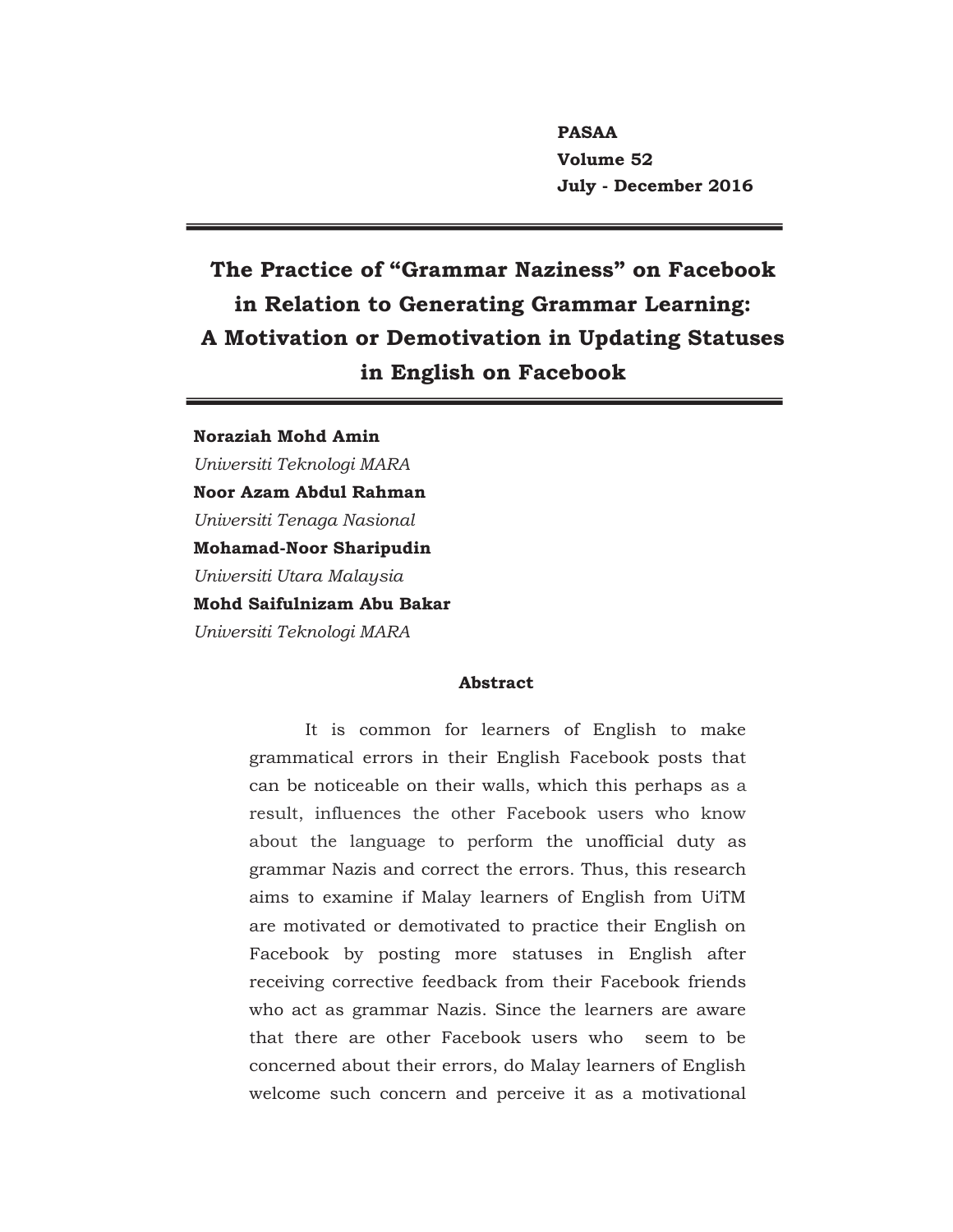drive that will encourage them to update more statuses in English on Facebook, as a strategy of learning English (through corrective feedback) or not? To find the answer to this question, a questionnaire survey was conducted with 100 UiTM students who are active Facebook users. The findings showed that the respondents in majority welcomed the corrective feedback provided by their Facebook friends who acted as grammar Nazis for the grammatical errors committed by the respondents in writing their Facebook statuses in English.

**Keywords:** Grammar Nazis, grammar learning, Facebook status, corrective feedback, motivation/demotivation

The term, grammar Nazi may not be favored among internet users. Nevertheless, the existence of grammar Nazis in virtual communication as on social networking sites like Facebook and Twitter can possibly contribute to the learning of grammar especially in relation to second language learners (L2). Actually, both teaching and learning of grammar occur in a rather incidental way where a "teacher" (a grammar Nazi) feels it is his duty to correct the errors made by a "learner." As for L2 learners of English who are Facebook users, their English posts on their walls perhaps contain some errors, that other Facebook users who perform unofficial duty as grammar Nazis think they have a responsibility to correct. It is undeniable that the grammar Nazis perhaps have a noble intention of assisting other users with their English language use on Facebook in the form of status updates. However, it is still unclear if the L2 learners of English welcome such "assistance" and perceive it as a motivational drive that would encourage them to post more statuses in English on their Facebook walls as a strategy of learning English (through corrective feedback) since they are aware that there are other users who are concerned about their grammatical errors. Thus, the present study attempts to unravel the real perception of the learners towards being corrected by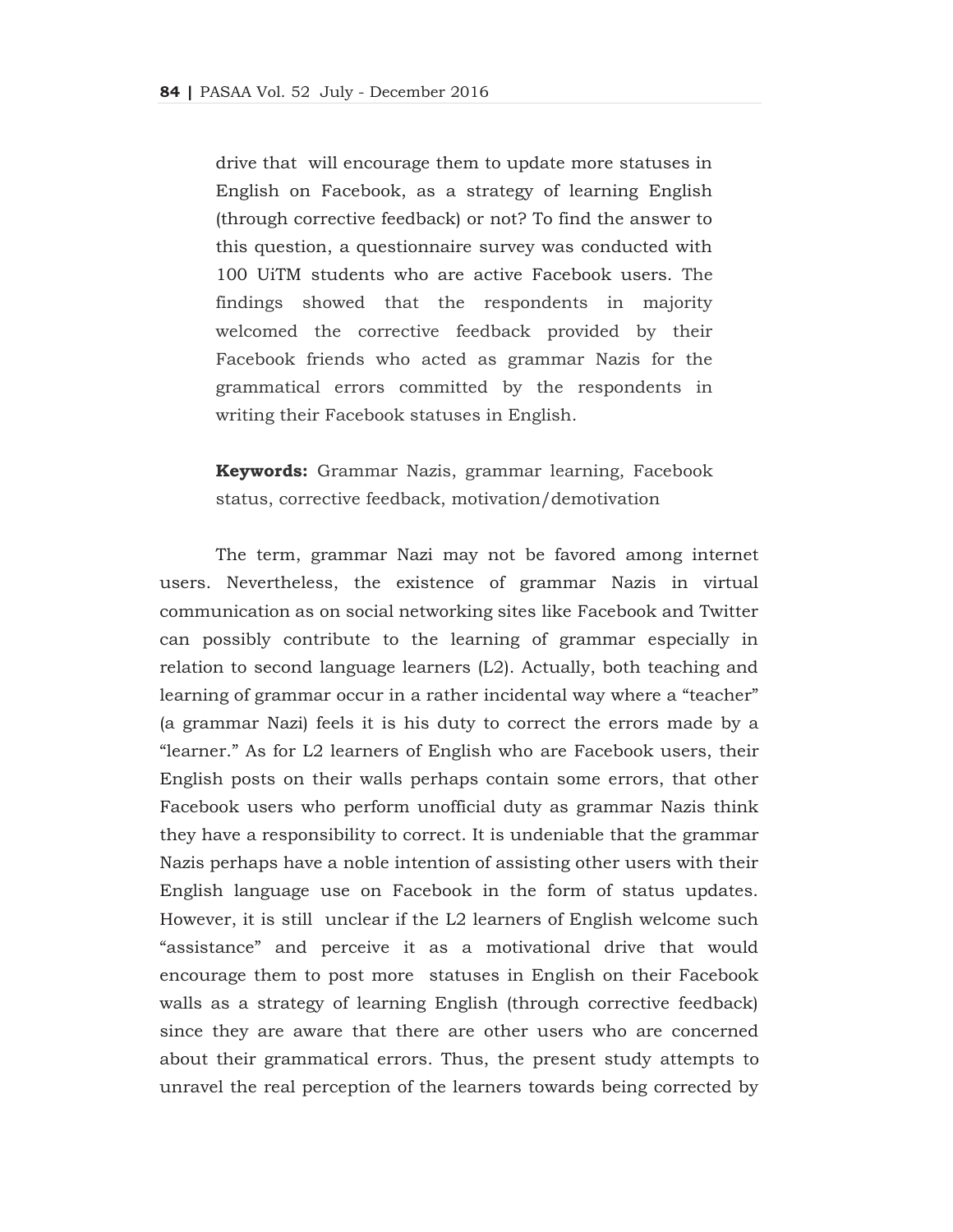grammar Nazis for their grammatical errors with respect to certain issues highlighted in the questionnaire.

# **Problem Statement**

It is still unclear whether Malay learners of English are more receptive when grammatical information is provided explicitly or implicitly. For example, according to Cook (2001), in the context of language teaching, whether grammar should be explained to the students has been a classical debate. Besides, Brown (2000) argues that a teacher should not stifle his students' attempts at producing language by smothering them with corrective feedback. Obviously, it is not a definite conclusion that corrective feedback will result in any beneficial effect with regard to learning of the language– for example, by increasing the learners' motivation to practice or learn the language more. Furthermore, Brown (2000) also reveals that the studies of error correction methods have not yet reached a consensus regarding the most effective method or technique for error correction. With respect to the role of grammar Nazis as grammar correctors on social networking sites such as Facebook, it is unclear if their role will benefit L2 learners of English or if it is simply an act of derision. Therefore, the present study was conducted to contribute more data pertaining to this issue apart from the existing literature.

#### **Significance of the Study**

Cook (2001) believes that grammar is regarded by many linguists as the fundamental area of language, a language aspect that is closely related to pronunciation and vocabulary. Besides, he also claims that despite the undeniable importance of other components of language, they are connected to one another via grammar. According to Scovel (2001, p. 49), "…because L2 learners have an incomplete understanding of the target language, they are unable to correct many of their L2 miscues, and these errors thus reveal a lack of competence in the language they are trying to acquire." Clearly, this study can perhaps contribute some insights towards comprehending learners'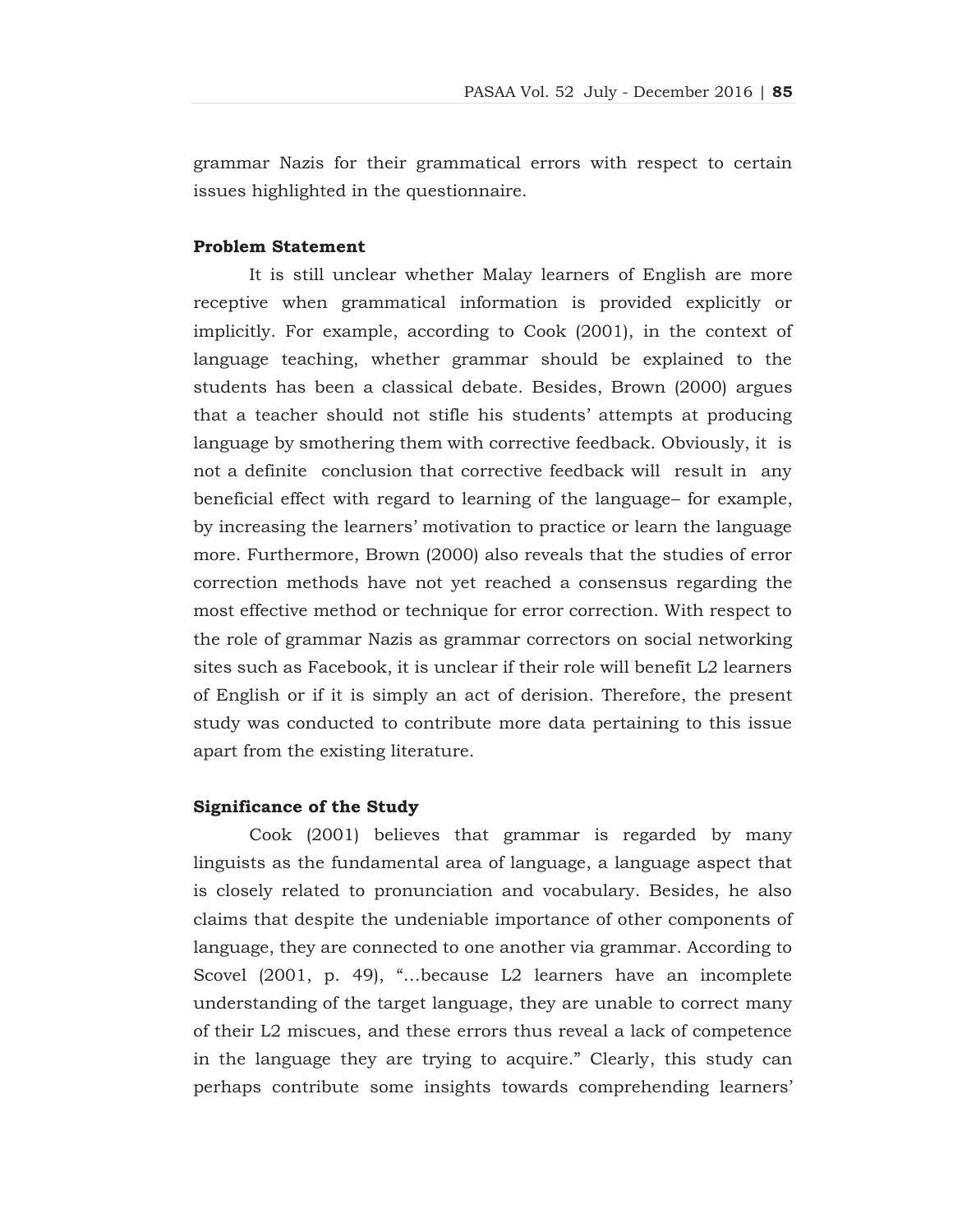issues with grammar, which is an important element of a language as well as obtaining some ideas in relation to the learners' motivation in learning a language, especially in terms of practicing using the correct grammar.

### **Objectives of the Study**

A research is never without its purpose(s). This study mainly attempts to understand one component of language, grammar and how Malay Facebook users learn it through corrective feedback obtained from other users and if grammar learning in such a virtual setting is able to generate the learners' motivation or demotivation in practicing their English through their English status updates on Facebook. In summary, the main objectives of this research are as follows:

- 1. To discover the Malay learners' perception towards learning grammar on Facebook.
- 2. To examine if the Malay learners are motivated or demotivated to practice their English after being given corrective feedback by grammar Nazis for the grammatical errors committed in updating their English Facebook statuses.

#### **Research Questions of the Study**

The present study has the objective to seek the answers to the following questions:

- 1. What is the Malay learners' perception towards learning grammar on Facebook?
- 2. Are the Malay learners motivated or demotivated to practice their English after being given corrective feedback by grammar Nazis for the grammatical errors committed in updating their English Facebook statuses?

### **Literature Review**

# *Grammar and Grammar Nazis*

Swan (2005) in his interpretation of the term, "grammar" comically proposes some definitions of the word such as, "a collective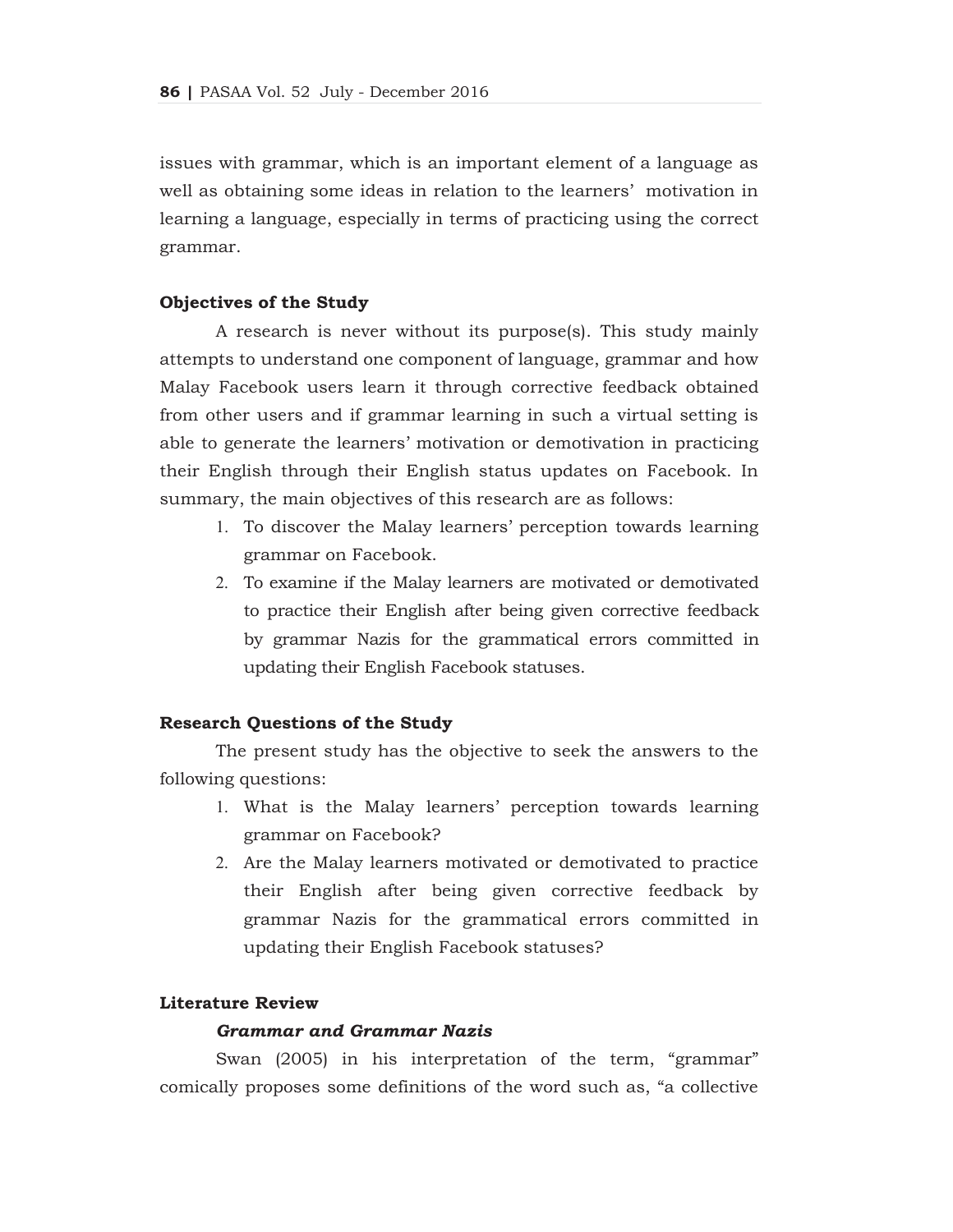of arcane terminology", "a cluster of prohibitions that make people worry whether they speak their own language properly" as well as "a galaxy of apparently arbitrary rules which make foreign languages unnecessarily difficult and seem to get in the way of natural communication." Formally, Swan (2005) defines "grammar" as, "…a set of devices (word order, inflection, use of function words, intonation contours) needed especially to express certain kinds of necessary meaning that cannot be conveyed by referential vocabulary alone: in particular, relationships between concepts, participant roles and mood. These devices are also widely used to encode other relatively abstract meanings such as time relationships, number or evidentiality" (p. 120).

Nelson (2014) claims that grammar Nazis seem to receive more negative perceptions from people as compared to those showing other skills such as at Mathematics for they are never called the "Nazis." Such issue of discrimination pointed out by Nelson (2014) apparently indicates that language correctors or grammar Nazis are not as favored (or as tolerated) as "correctors" in other fields. Nelson (2014) also explains her experience of being sarcastically mocked as a grammar Nazi, when she herself accidentally made a grammatical mistake in one of her texts. Obviously, the task of a grammar Nazi is challenging and one should be full of patience, as a person with this label is not much favored by people.

# *Language learning on Facebook: Facebook as a new communication medium and wall posts on Facebook as a new learning setting*

Facebook managed to serve one billion active users monthly almost six years after its birth (Caers, De Feyter, De Couck, Stough, Vigna and Du Bois, 2013). Barker, Barker, Bormann and Neher (2013) present a list of twelve popular social media sites taken from eBiz\MBA Inc as of December 2011 and it is stated that Facebook had a month 700 million users. The statistics as of August 2016 released by newsroom.fb.com revealed that there were 1.13 billion daily active users on average for June 2016, 1.03 billion mobile daily active users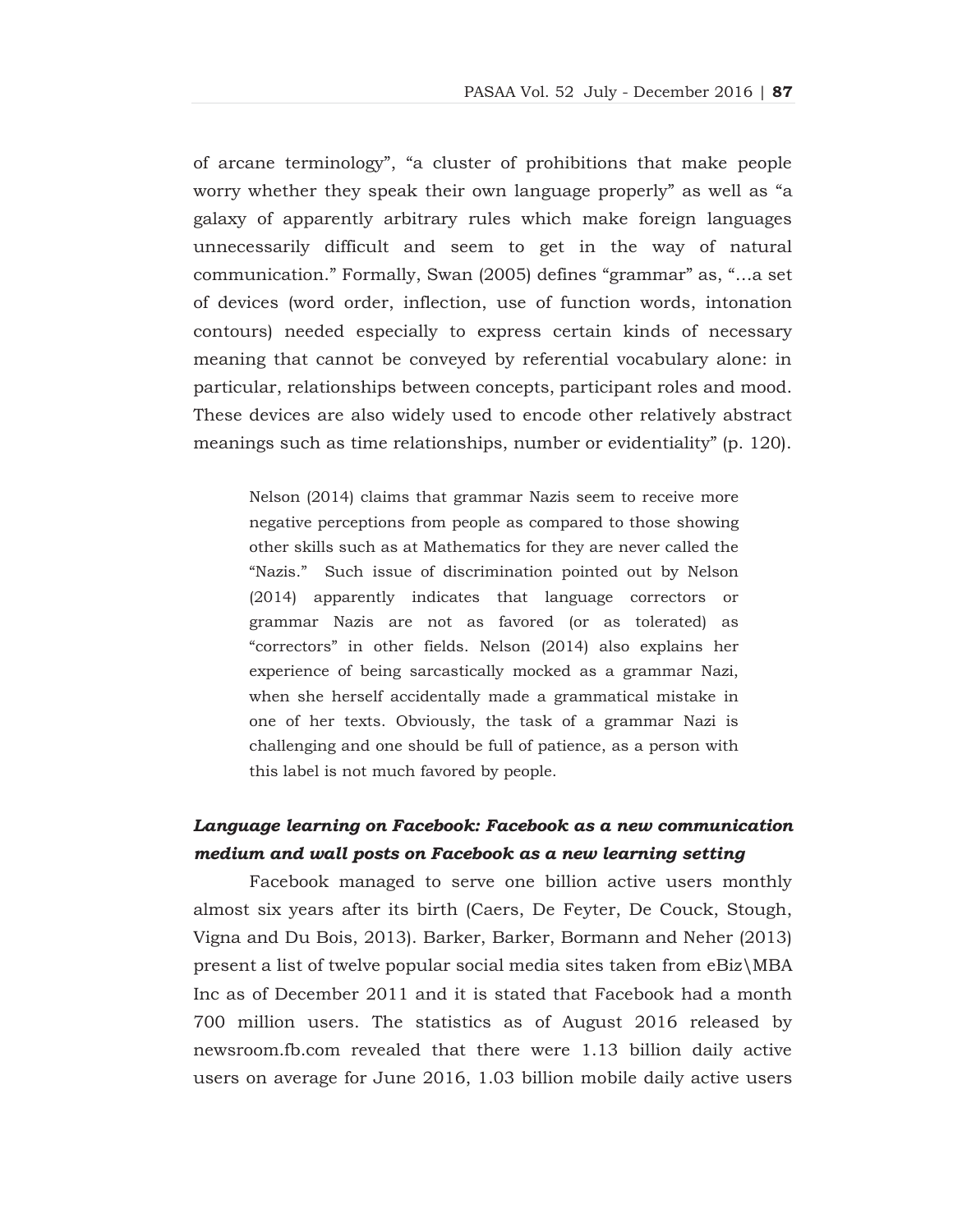on average for June 2016, and approximately 84.5% of Facebook daily active users are outside the United States and Canada (Facebook Newsroom- Stats, n.d).

According to D'Onofrio (2013), Facebook Data Editor as of December 9, 2013, Facebook users posted various topics that they deemed important to them such as their social relationship statuses, current issues and so on every day. Caers, De Feyter, De Couck, Stough, Vigna and Du Bois (2013) describe Facebook's features as of two main pages: home and profile page. Users present themselves on their profile page which is also known as "the wall." The area for "status updates" is located below a few buttons such as "About", "Photos" and "Friends." Anything can be posted by Facebook users in their status, and they can receive responses to the statements made from their friends either through text comments placed in the comment column or through the "likes" given (Caers, De Feyter, De Couck, Stough, Vigna & Du, 2013). This can result in Facebook being a possibly effective platform for language learning. Suthiwartnarueput and Wasanasomsithi (2012) have the idea that Facebook can be a setting for language learning through its functions such as status updates, comments on other users' posts and chat. Terantino and Graf (2011) also believe that Facebook can stimulate collaborative language learning among its users through the target language discussions, negotiations, comments, questions, and status updates. It is claimed that the employment of Information Communication Technology (ICT) and the Internet that can include social networking sites such as Facebook for the purpose of boosting English language learning, is widely promoted by the Ministry of Education and the Ministry of Higher Education at all educational levels in Malaysia (Kabilan, Ahmad & Zainol Abidin, 2010). Therefore, Facebook should be utilized effectively by English second language learners in Malaysia especially with respect to improving grammar knowledge for it has the potential to assist them with their language learning.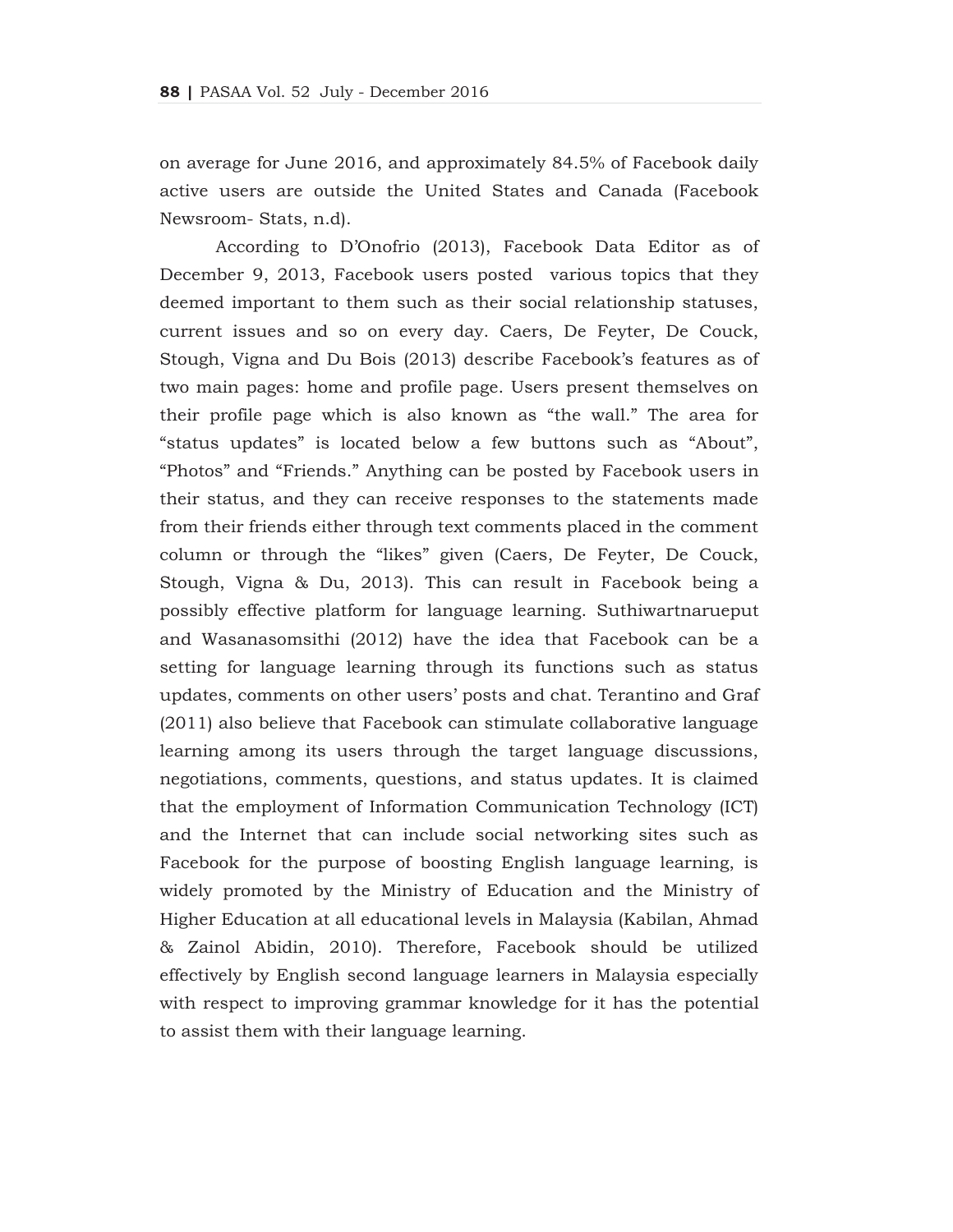# *Motivation or demotivation in grammar learning through the roles of grammar Nazis and possible Malay learners' perceptions towards this*

VanPatten and Benati (2010) in relating motivation to language learning suggest that motivation refers to the degree and type of "desire to learn" and it is also a fundamental indicator that explains a learner's success or failure in a language. Gardner and Lambert (1972) who can be considered as the pioneers in the area of motivation, classified motivation into "integrative" and "instrumental" motivation where the former is related to identifying with or integrating into L2 culture, while the latter refers to learning an L2 for purposeful use of it such as for one's career opportunities or academic advancement. Another popular dichotomous motivational terms are the ones introduced by Brown (2000) which are "intrinsic motivation" and "extrinsic motivation" to refer to the source of motivation, either internal (comes from within an individual) or external (comes from other people).

In terms of psychological perspective, according to Bernstein, Penner, Clarke-Stewart and Roy (2006), cognitive factors are one of the sources of motivation which explains why people behave differently is partly due to cognitive reasons such as their perceptions of the world, their beliefs about what they can do or cannot do, and their expectations about how others will react to them.

Russell (2009) in discussing Natural Approach to language learning elaborates this issue by quoting Terrell (1977) who considers affective aspect in learning a language as more important compared to cognitive one and correcting students' error is viewed "negative in terms of motivation, attitude, {and} embarrassment" (p.330). Thus, no matter how noble the reason for correcting a learner's grammatical error can be, such action is possible to be considered unnecessary or impolite, thus demotivating the learner especially when the error highlighted is made public like in the status comment section on Facebook and when the correction is explicitly shown, thus clearly identifying the learner's incompetency in the language. According to Noor and Azaham (2000, p. 72), "The Malay cultural personality is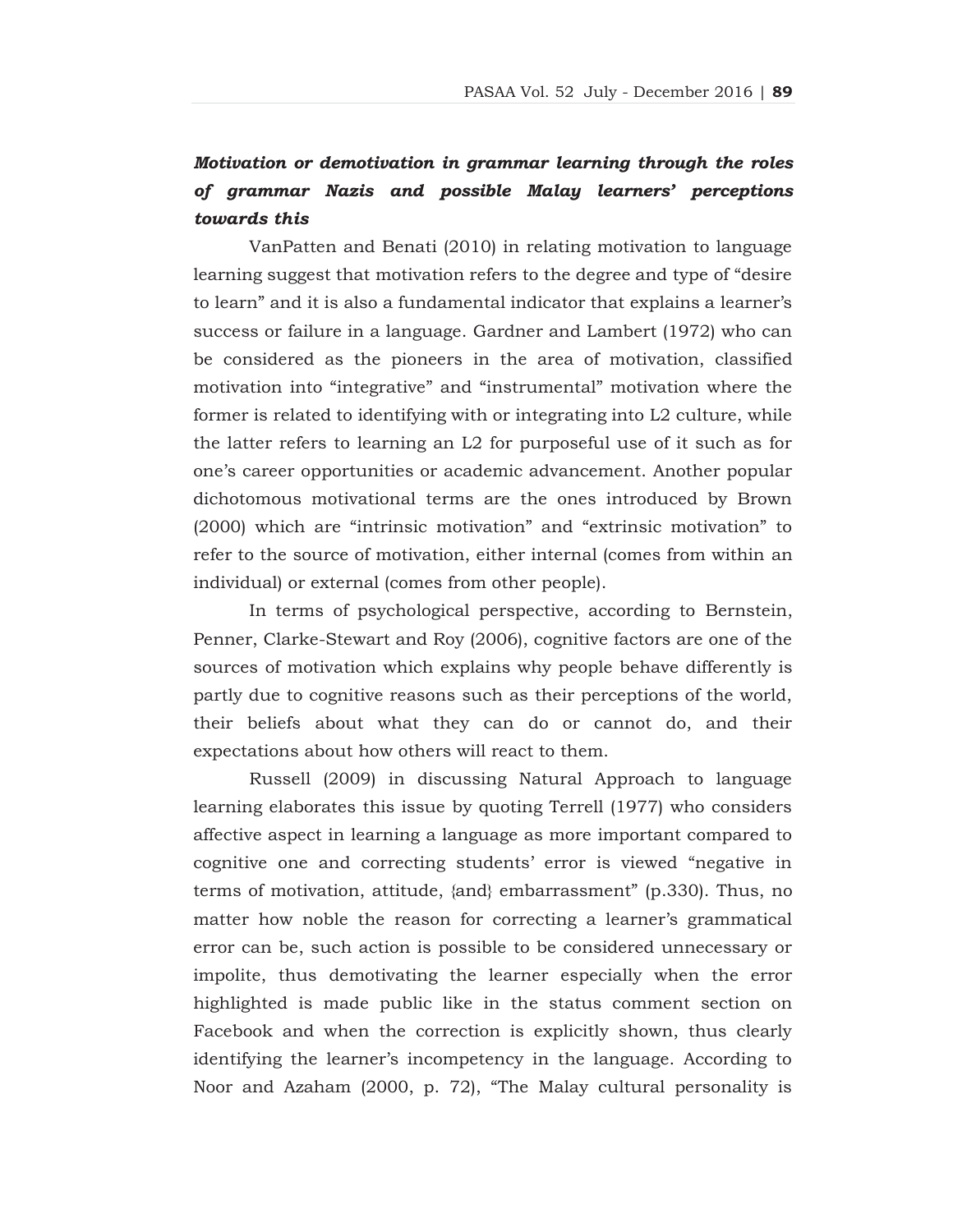traditionally reputed to be genteel, polite or well-bred." Adam (2005) claims that saving one's face is one of the important elements in the value system of the Malays because humiliating a person is frown upon in the Malay community. Hence, it is not impossible for the role played by grammar Nazis in correcting Malay learners' errors to be unwelcomed for some cultural or social reasons or positively accepted perhaps for some other reasons.

### **Methodology**

#### *Research Instrument*

 A questionnaire was designed with respect to the variables investigated. The questionnaire was composed of 37 items that were divided into two sections based on the constructs examined: 1) Grammar learning on Facebook, 2) Feeling motivated or demotivated towards being corrected by grammar Nazis. Each item in the questionnaire was measured in terms of the respondents' level of agreement or disagreement or neutral state with regard to how they believed the statements were applicable or not applicable to them, using 5-point Likert scale: Strongly Disagree (SD)= 1, Disagree (D)= 2, Uncertain (U)= 3, Agree (A)= 4, and Strongly Agree (SA)=  $5$ .

#### *Participants*

100 Malay undergraduate students (65 males and 35 females), aged 18-21 from Universiti Teknologi MARA (UiTM) participated in the research. The respondents were diploma students of Electrical Engineering, Mechanical Engineering, Civil Engineering and, Hotel and Tourism Management program who were discovered in an informal interview survey to be active users of Facebook who frequently updated their statuses in English They were also completing some compulsory English language proficiency courses as required by their programs at the university.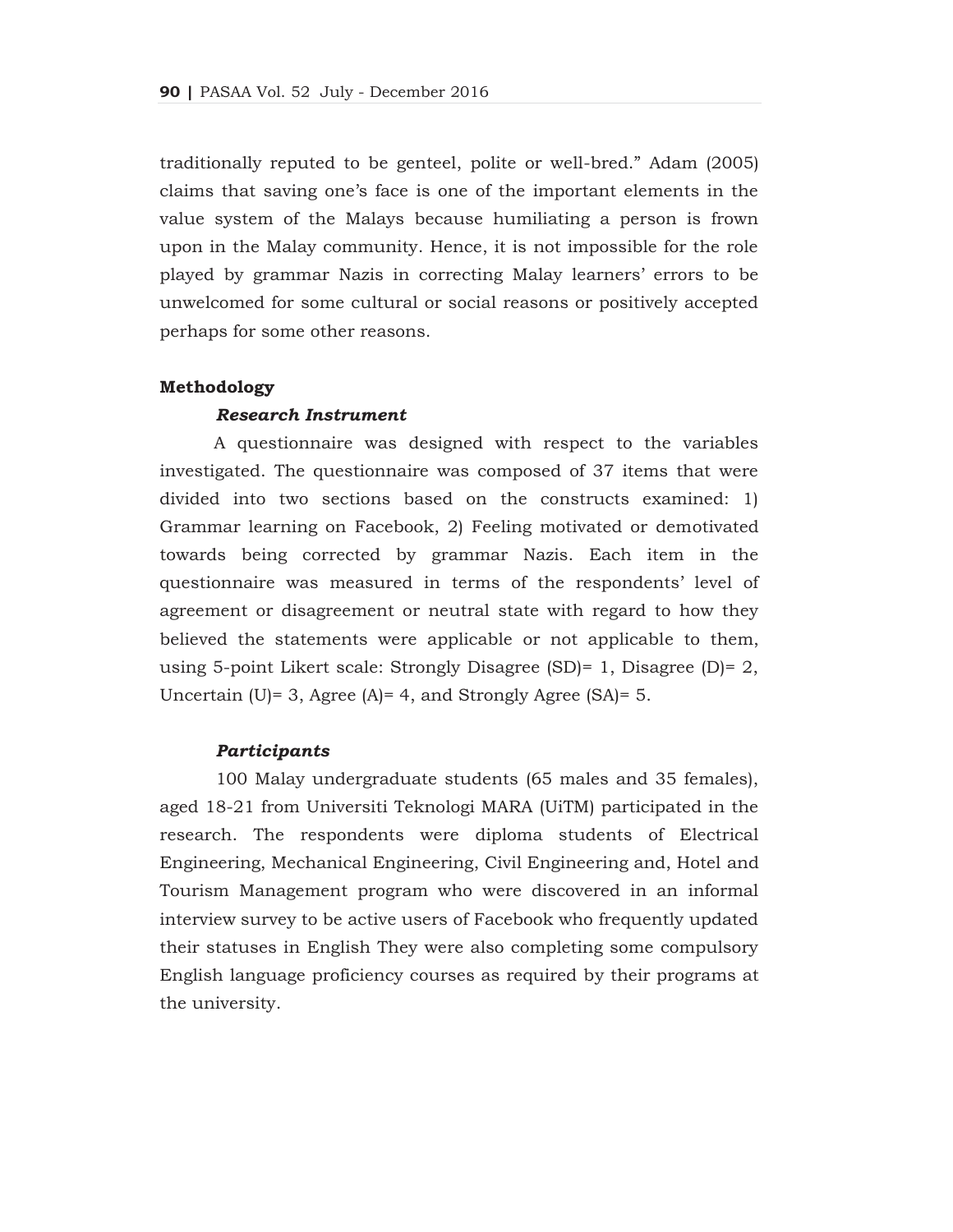#### *Data Collection Method*

The questionnaire administered was completed within the duration of one hour with the presence of the researchers, just in case some clarification regarding the items in the questionnaire was needed to be done with the participants. A briefing concerning answering the questionnaire was held with the respondents prior to the administration of the questionnaire to ensure the respondents were prepared for the data collection. The data was obtained in one stage only. This means there was no test-retest evaluation involved in this study.

#### *Data Analysis*

The data collected was computed into the Statistical Package for Social Sciences (SPSS) version 21 for quantitative analysis**.** Numerical data such as frequencies and percentages, mean scores and standard deviation scores were generated from this software for a detailed statistical analysis of the data.

#### **Findings and Analysis**

# *Research Question 1: What is the Malay learners' perception towards learning grammar on Facebook?*

Table 1: Cronbach's Alpha Coefficient for the reliability of the items regarding perception towards learning grammar on Facebook

| <b>Cronbach's Alpha</b> | No. of Items |
|-------------------------|--------------|
|                         |              |

N= 100

 The results revealed that the reliability of the 22 items in the questionnaire that were related to the variable, grammar learning on Facebook at a satisfactory level as the Cronbach's alpha value obtained was 0.774. This value indicates that the items in the questionnaire were basically related to the variable examined and were able to be comprehended by the respondents.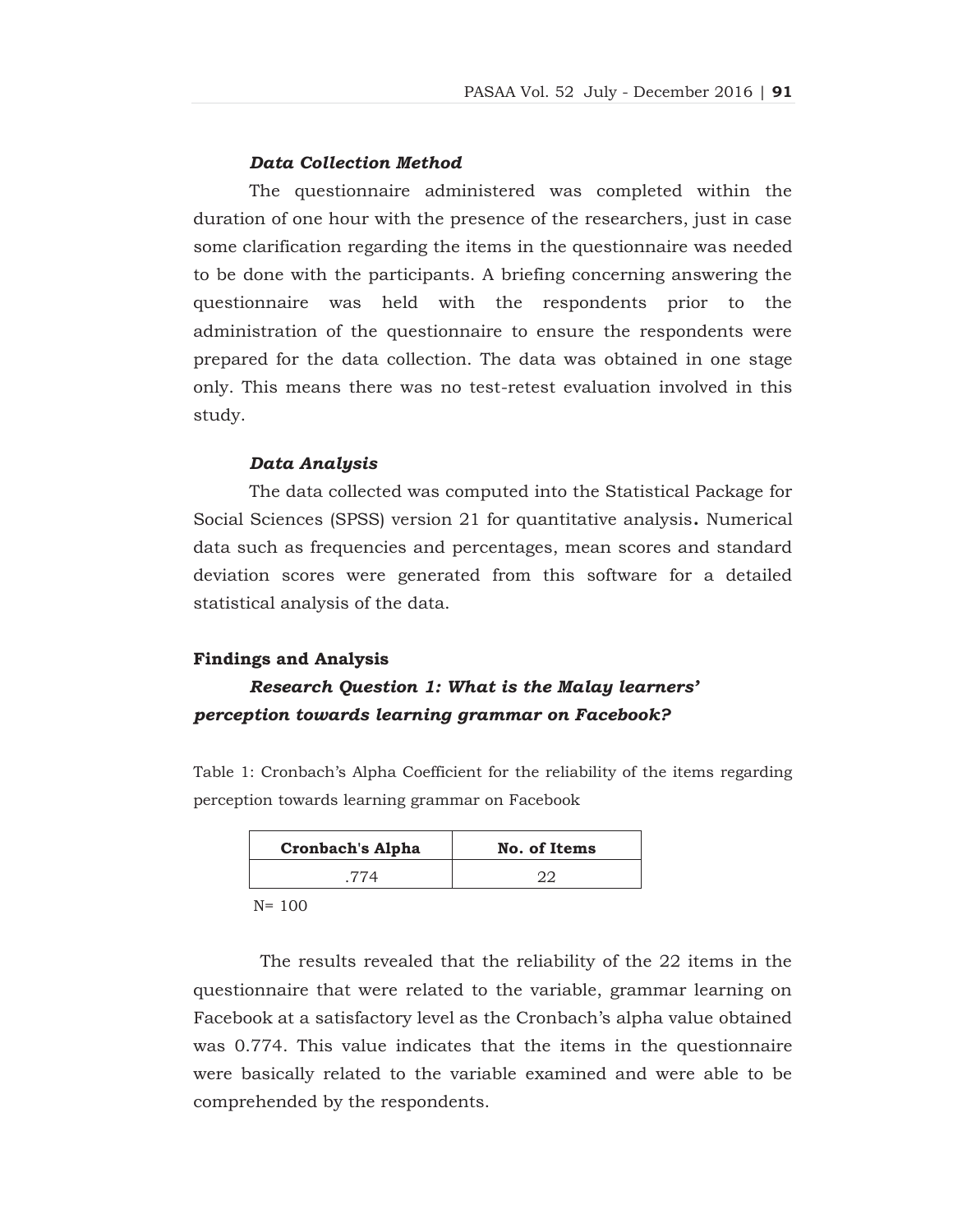| No.            | Items                    | Mean | Std.           | <b>Skewness</b> |              | <b>Kurtosis</b> |       |                |                |      | <b>Response options</b> |           |
|----------------|--------------------------|------|----------------|-----------------|--------------|-----------------|-------|----------------|----------------|------|-------------------------|-----------|
|                |                          |      | Dev            | <b>Stat</b>     | Std.         | <b>Stat</b>     | Std.  | <b>SD</b>      | D              | U    | A                       | <b>SA</b> |
|                |                          |      |                |                 | <b>Error</b> |                 | Error | $\%$           | $\%$           | $\%$ | $\frac{0}{0}$           | $\%$      |
| $\overline{2}$ | I don't mind if          | 3.23 | 1.07           | $-.424$         | .241         | $-.577$         | .478  | $\overline{7}$ | 19             | 26   | 40                      | 8         |
|                | people can see           |      | $\overline{2}$ |                 |              |                 |       |                |                |      |                         |           |
|                | my grammar               |      |                |                 |              |                 |       |                |                |      |                         |           |
|                | mistakes in              |      |                |                 |              |                 |       |                |                |      |                         |           |
|                | my Facebook              |      |                |                 |              |                 |       |                |                |      |                         |           |
|                | status.                  |      |                |                 |              |                 |       |                |                |      |                         |           |
| $\overline{4}$ | I purposely              | 3.55 | .914           | $-.596$         | .241         | .453            | .478  | 3              | 8              | 32   | 45                      | 12        |
|                | update my                |      |                |                 |              |                 |       |                |                |      |                         |           |
|                | Facebook                 |      |                |                 |              |                 |       |                |                |      |                         |           |
|                | status in                |      |                |                 |              |                 |       |                |                |      |                         |           |
|                | English so               |      |                |                 |              |                 |       |                |                |      |                         |           |
|                | that I can               |      |                |                 |              |                 |       |                |                |      |                         |           |
|                | learn English            |      |                |                 |              |                 |       |                |                |      |                         |           |
|                | when people              |      |                |                 |              |                 |       |                |                |      |                         |           |
|                | correct it.              |      |                |                 |              |                 |       |                |                |      |                         |           |
| 5              | I love to learn          | 3.78 | .848           | $-.575$         | .241         | .422            | .478  | $\mathbf{1}$   | 6              | 25   | $\overline{50}$         | 18        |
|                | English                  |      |                |                 |              |                 |       |                |                |      |                         |           |
|                | grammar from             |      |                |                 |              |                 |       |                |                |      |                         |           |
|                | my mistakes              |      |                |                 |              |                 |       |                |                |      |                         |           |
|                | on Facebook              |      |                |                 |              |                 |       |                |                |      |                         |           |
|                | when people              |      |                |                 |              |                 |       |                |                |      |                         |           |
|                | correct the<br>mistakes. |      |                |                 |              |                 |       |                |                |      |                         |           |
| 8              | I think other            | 4.23 | .709           | $-.710$         | .241         | .546            |       | $\mathbf{0}$   | $\overline{2}$ | 10   | 51                      | 37        |
|                | Facebook                 |      |                |                 |              |                 | .478  |                |                |      |                         |           |
|                | users can also           |      |                |                 |              |                 |       |                |                |      |                         |           |
|                | learn English            |      |                |                 |              |                 |       |                |                |      |                         |           |
|                | grammar                  |      |                |                 |              |                 |       |                |                |      |                         |           |
|                | when they                |      |                |                 |              |                 |       |                |                |      |                         |           |
|                | read the                 |      |                |                 |              |                 |       |                |                |      |                         |           |
|                | comment                  |      |                |                 |              |                 |       |                |                |      |                         |           |
|                | made by                  |      |                |                 |              |                 |       |                |                |      |                         |           |
|                | someone that             |      |                |                 |              |                 |       |                |                |      |                         |           |
|                | corrects my              |      |                |                 |              |                 |       |                |                |      |                         |           |
|                | English in the           |      |                |                 |              |                 |       |                |                |      |                         |           |
|                | comment                  |      |                |                 |              |                 |       |                |                |      |                         |           |
|                | section.                 |      |                |                 |              |                 |       |                |                |      |                         |           |
| 10             | I think                  | 3.88 | .715           | $-.328$         | .241         | .118            | .478  | $\mathbf{0}$   | 3              | 23   | 57                      | 17        |
|                | Facebook                 |      |                |                 |              |                 |       |                |                |      |                         |           |
|                | gives                    |      |                |                 |              |                 |       |                |                |      |                         |           |
|                | opportunity to           |      |                |                 |              |                 |       |                |                |      |                         |           |
|                | anybody to               |      |                |                 |              |                 |       |                |                |      |                         |           |
|                | correct                  |      |                |                 |              |                 |       |                |                |      |                         |           |
|                | someone's                |      |                |                 |              |                 |       |                |                |      |                         |           |
|                | English in               |      |                |                 |              |                 |       |                |                |      |                         |           |
|                | his/her status           |      |                |                 |              |                 |       |                |                |      |                         |           |
|                | on Facebook.             |      |                |                 |              |                 |       |                |                |      |                         |           |

Table 2: Frequency (f) distribution (in percentage) for the respondents' perceptions towards learning grammar on Facebook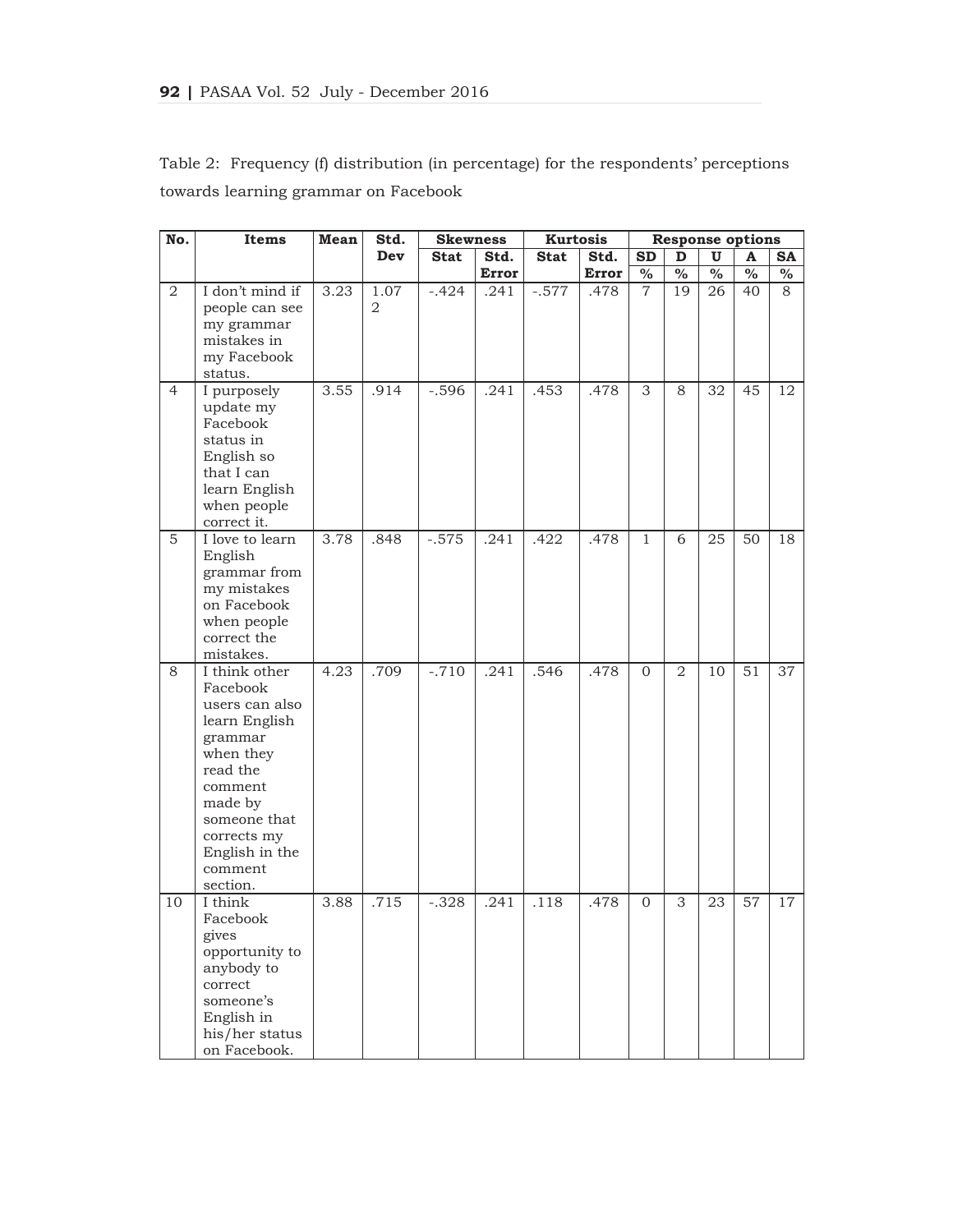| No.             | Items                        | Mean | Std. | <b>Skewness</b> |              | <b>Kurtosis</b> |              |                | <b>Response options</b>  |                          |                          |                |
|-----------------|------------------------------|------|------|-----------------|--------------|-----------------|--------------|----------------|--------------------------|--------------------------|--------------------------|----------------|
|                 |                              |      | Dev  | <b>Stat</b>     | Std.         | <b>Stat</b>     | Std.         | <b>SD</b>      | D                        | U                        | A                        | <b>SA</b>      |
|                 |                              |      |      |                 | <b>Error</b> |                 | <b>Error</b> | $\%$           | $\overline{\frac{0}{0}}$ | $\overline{\frac{0}{0}}$ | $\overline{\frac{0}{0}}$ | $\%$           |
| 12              | I think                      | 4.33 | .726 | $-.761$         | .241         | $-.112$         | .478         | $\overline{0}$ | $\mathbf{1}$             | 12                       | 40                       | 47             |
|                 | Facebook                     |      |      |                 |              |                 |              |                |                          |                          |                          |                |
|                 | should provide               |      |      |                 |              |                 |              |                |                          |                          |                          |                |
|                 | a grammar<br>checker to help |      |      |                 |              |                 |              |                |                          |                          |                          |                |
|                 | users correct                |      |      |                 |              |                 |              |                |                          |                          |                          |                |
|                 | their English in             |      |      |                 |              |                 |              |                |                          |                          |                          |                |
|                 | updating their               |      |      |                 |              |                 |              |                |                          |                          |                          |                |
|                 | statuses on                  |      |      |                 |              |                 |              |                |                          |                          |                          |                |
|                 | Facebook.                    |      |      |                 |              |                 |              |                |                          |                          |                          |                |
| 14              | Learning                     | 3.72 | .780 | $-.767$         | .241         | 1.08            | .478         | 1              | 6                        | 24                       | 58                       | 11             |
|                 | English                      |      |      |                 |              | $\overline{0}$  |              |                |                          |                          |                          |                |
|                 | grammar on                   |      |      |                 |              |                 |              |                |                          |                          |                          |                |
|                 | Facebook is                  |      |      |                 |              |                 |              |                |                          |                          |                          |                |
|                 | more                         |      |      |                 |              |                 |              |                |                          |                          |                          |                |
|                 | challenging<br>when anybody  |      |      |                 |              |                 |              |                |                          |                          |                          |                |
|                 | can comment                  |      |      |                 |              |                 |              |                |                          |                          |                          |                |
|                 | about my                     |      |      |                 |              |                 |              |                |                          |                          |                          |                |
|                 | grammar                      |      |      |                 |              |                 |              |                |                          |                          |                          |                |
|                 | mistakes.                    |      |      |                 |              |                 |              |                |                          |                          |                          |                |
| $\overline{15}$ | I prefer people              | 3.55 | .892 | $\equiv$        | .241         | 1.16            | .478         | $\overline{4}$ | 8                        | 24                       | $\overline{57}$          | $\overline{7}$ |
|                 | to leave their               |      |      | 1.06            |              | 0               |              |                |                          |                          |                          |                |
|                 | comment                      |      |      | 9               |              |                 |              |                |                          |                          |                          |                |
|                 | about my                     |      |      |                 |              |                 |              |                |                          |                          |                          |                |
|                 | English in the<br>comment    |      |      |                 |              |                 |              |                |                          |                          |                          |                |
|                 | section when I               |      |      |                 |              |                 |              |                |                          |                          |                          |                |
|                 | update my                    |      |      |                 |              |                 |              |                |                          |                          |                          |                |
|                 | status in                    |      |      |                 |              |                 |              |                |                          |                          |                          |                |
|                 | English.                     |      |      |                 |              |                 |              |                |                          |                          |                          |                |
| 17              | I think                      | 3.68 | .839 | $\frac{1}{2}$   | .241         | 1.88            | .478         | 3              | 5                        | 23                       | 59                       | 10             |
|                 | discussing                   |      |      | 1.11            |              | 9               |              |                |                          |                          |                          |                |
|                 | English                      |      |      | $\mathbf{1}$    |              |                 |              |                |                          |                          |                          |                |
|                 | grammar                      |      |      |                 |              |                 |              |                |                          |                          |                          |                |
|                 | through                      |      |      |                 |              |                 |              |                |                          |                          |                          |                |
|                 | Facebook is                  |      |      |                 |              |                 |              |                |                          |                          |                          |                |
| 18              | interesting.<br>I think all  | 4.08 | .677 | $-.496$         | .241         | .641            | .478         | $\mathbf 0$    | 2                        | 13                       | 60                       | 25             |
|                 | Facebook users               |      |      |                 |              |                 |              |                |                          |                          |                          |                |
|                 | should help                  |      |      |                 |              |                 |              |                |                          |                          |                          |                |
|                 | each other in                |      |      |                 |              |                 |              |                |                          |                          |                          |                |
|                 | learning                     |      |      |                 |              |                 |              |                |                          |                          |                          |                |
|                 | English                      |      |      |                 |              |                 |              |                |                          |                          |                          |                |
|                 | grammar                      |      |      |                 |              |                 |              |                |                          |                          |                          |                |
|                 | through                      |      |      |                 |              |                 |              |                |                          |                          |                          |                |
|                 | Facebook.                    |      |      |                 |              |                 |              |                |                          |                          |                          |                |
| 21              | I prefer people              | 3.86 | .697 | $-.901$         | .241         | 1.45            | .478         | $\Omega$       | 6                        | 14                       | 68                       | 12             |
|                 | to correct my<br>English     |      |      |                 |              | $\overline{4}$  |              |                |                          |                          |                          |                |
|                 | grammar                      |      |      |                 |              |                 |              |                |                          |                          |                          |                |
|                 | thoroughly so                |      |      |                 |              |                 |              |                |                          |                          |                          |                |
|                 | that I can learn             |      |      |                 |              |                 |              |                |                          |                          |                          |                |
|                 | grammar.                     |      |      |                 |              |                 |              |                |                          |                          |                          |                |

 $N=100$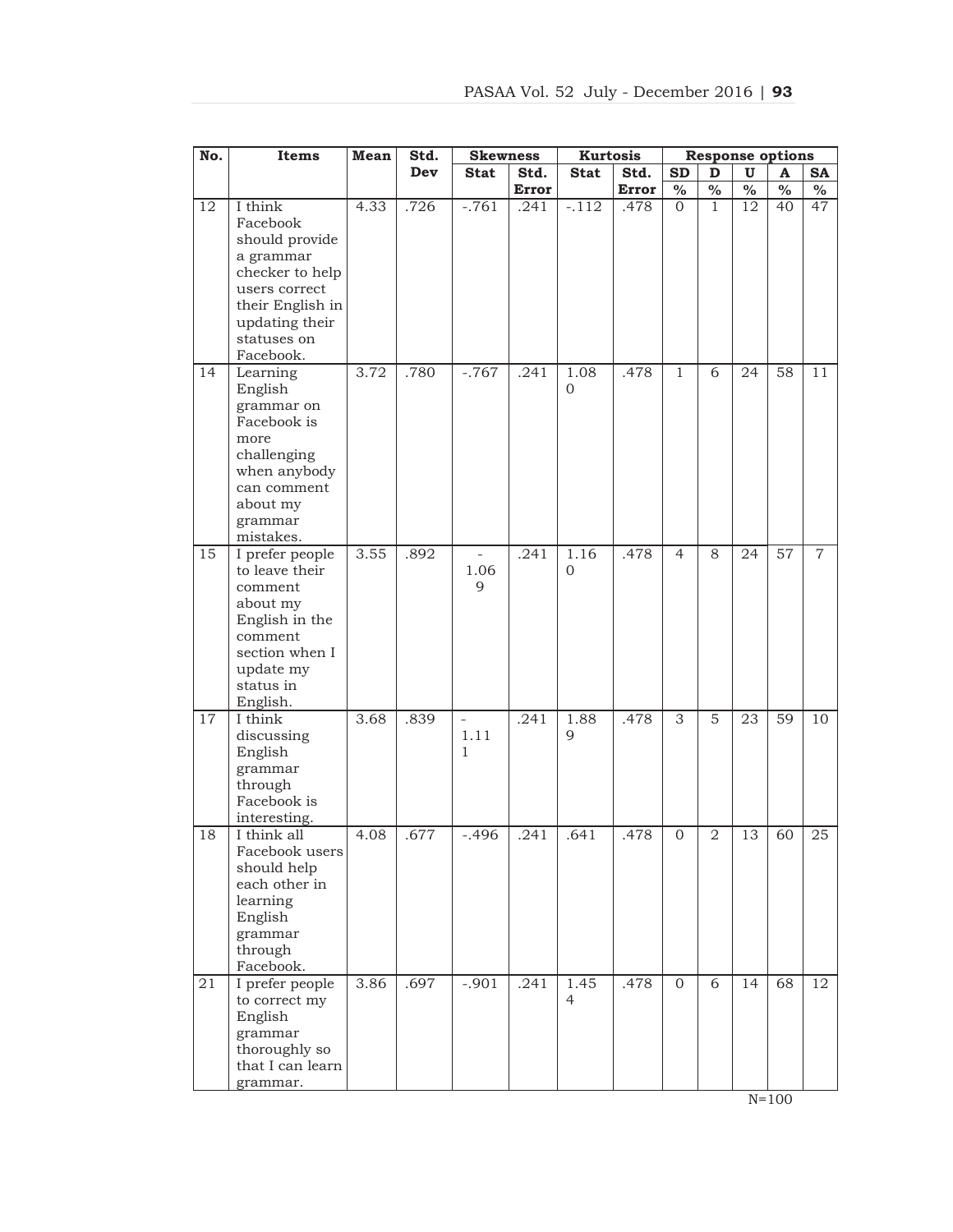Table 2 above presents the responses provided by the participants regarding their perception towards learning English as well as its grammar on Facebook. Overall, the values of skewness and kurtosis for the evaluation of the normality or abnormality of the data distribution for the variable studied (perception towards learning grammar on Facebook) revealed acceptable values (Skewness: -.150 to -1.111 and Kurtosis: -.112 to 1.889) as the recommended values are within the range of -2 to 2.

Basically, the respondents in majority presented positive feedback towards utilizing Facebook for English language learning, particularly grammatical aspect of this language. For example, item 8, 12, and 18, each was discovered to comprise a huge combined percentage of both "agree" and "strongly agree" response options which was more than 80%. Specifically, the percentages for the items were 88% (mean= 4.23, SD= .709), 87% (mean= 4.33, SD= .726), and 85% (mean= 4.08, SD= .677) respectively. With the mean value or more than 4.00 for item 8, 12 and 18, this obviously indicates that a large number of the respondents agreed that grammatical error correction for their English statuses on Facebook in the form of corrective feedback given in the comment section can benefit other users too (item 8), and that Facebook should provide a grammar checker to assist users in updating their English statuses grammatically (item 12), as well as Facebook users should help each other in learning English grammar (item 18).

57% of the respondents selected the response option, "agree" for both item 10 and 15 respectively. This shows that more than half of the total respondents had the idea that Facebook can be a medium for anybody to share his or her knowledge about English grammar by correcting other users' English usage in their Facebook statuses (item 10), and it was more preferable for the grammar Nazis to leave their grammatical comments about the respondents' English practice in their statuses in the comment section on Facebook (item 15).

A quite small mean value of 3.23 was discovered for item 2 ("I don't mind if people can see my grammar mistakes in my Facebook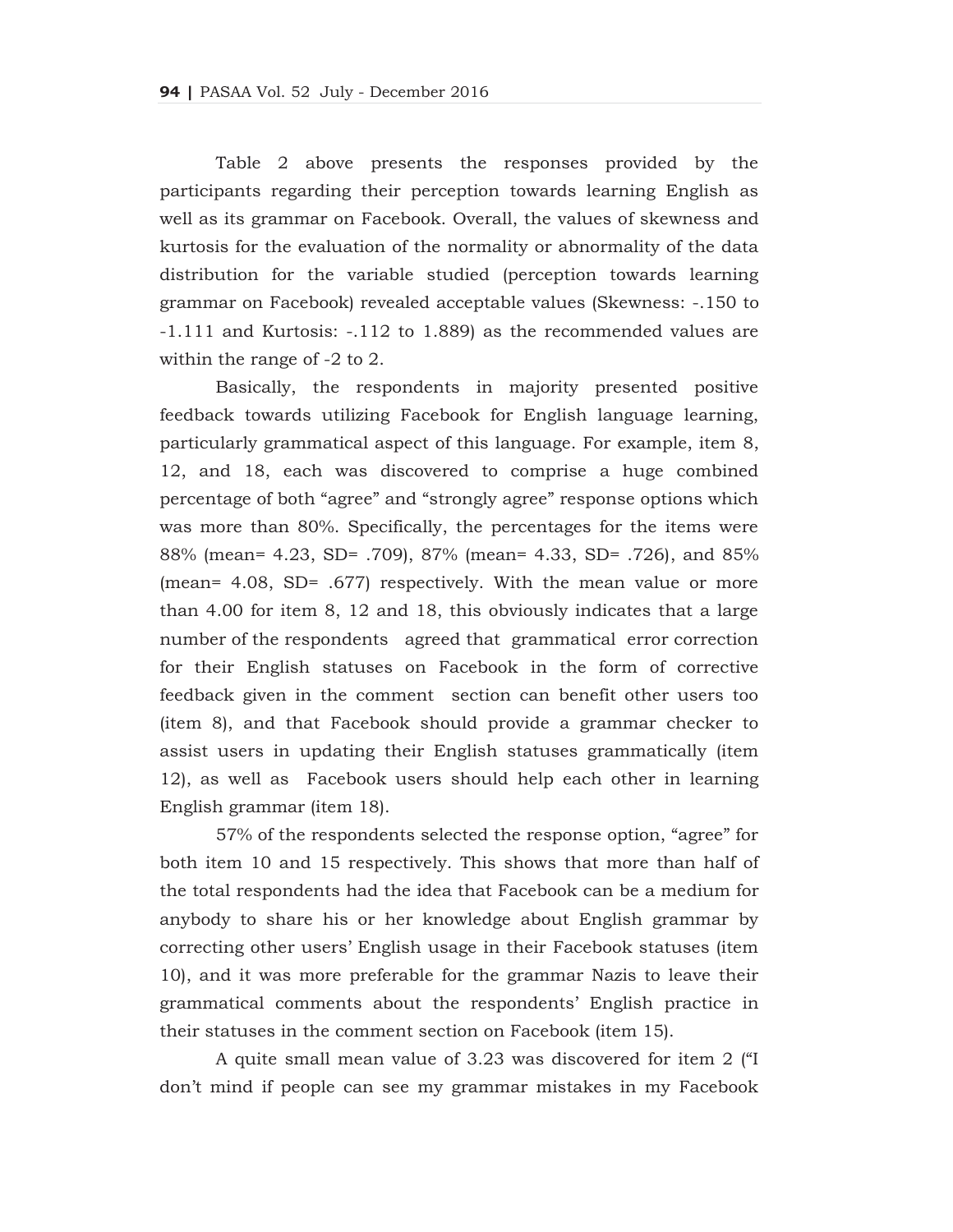status" as the total percentage for the combination of the percentages for the response options, "agree" (40%) and "strongly agree" (8%) was only 48%. The biggest percentage, 32% for the response option, "undecided" belonged to item 4 ("I purposely update my Facebook status in English so that I can learn English when people correct it") which this implies that of all the items, the respondents mostly were not certain about their view on this one. Despite this result, 57% of the respondents agreed and strongly agreed with this item. In terms of learning grammar from grammatical errors committed in English status updates, the respondents in majority expressed positive view towards being corrected (item 5: agree= 57%, mean= 3.55, SD= .892), and discussing English grammar through Facebook as something interesting (item 17: agree= 59, mean= 3.68, SD= .839).

Despite being positive towards learning grammatical rules on Facebook, the respondents in majority, 58% agreed that learning grammar on this social networking site can be challenging. Also, based on Table 2, a combination of 68% (agree) and 12% (strongly agree) that made up the sum of 80% was contributed by the respondents to item 21 ("I prefer people to correct my English grammar thoroughly so that I can learn grammar") that apparently shows how the respondents desired their grammar to be corrected which was through a holistic approach.

# *Research Question 2: Are the Malay learners motivated or demotivated to practice their English after being given corrective feedback by grammar Nazis for the grammatical errors committed in updating their English Facebook statuses?*

Table 3: Cronbach's Alpha Coefficient for the reliability of the items regarding perceptions towards feeling motivated or demotivated to practice their English

| <b>Cronbach's Alpha</b> | No. of Items |
|-------------------------|--------------|
| 886                     | 15           |

N= 100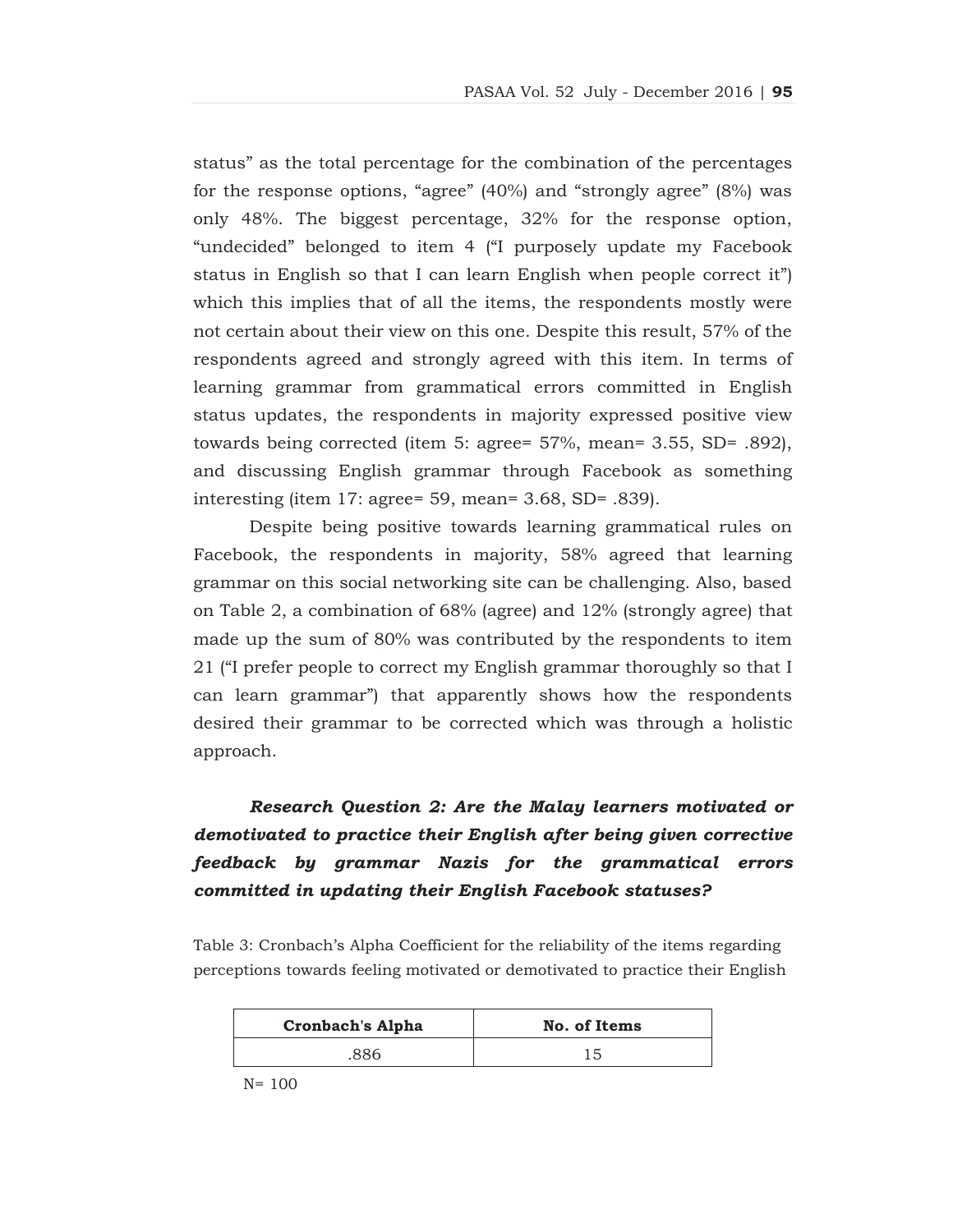The table above shows that the reliability of the 15 items in the questionnaire pertaining to the variable, feeling motivated or demotivated to practice English with the feedback given by grammar Nazis is at a reliable or acceptable level as the Cronbach's alpha value obtained was 0.886. This number indicates that the items in the questionnaire managed to measure what they were supposed to measure and that the participants principally had no difficulty understanding the items.

| Table 4: Frequency (f) distribution (in percentage) for the respondents'       |  |  |  |  |
|--------------------------------------------------------------------------------|--|--|--|--|
| perceptions towards feeling motivated or demotivated to practice their English |  |  |  |  |

| No. | Items                                                                                                                                                                           | Mean | Std. | <b>Skewness</b> |              |             | <b>Kurtosis</b> | <b>Response options</b> |                          |                          |                          |           |  |
|-----|---------------------------------------------------------------------------------------------------------------------------------------------------------------------------------|------|------|-----------------|--------------|-------------|-----------------|-------------------------|--------------------------|--------------------------|--------------------------|-----------|--|
|     |                                                                                                                                                                                 |      | Dev  | <b>Stat</b>     | Std.         | <b>Stat</b> | Std.            | <b>SD</b>               | D                        | $\mathbf{U}$             | A                        | <b>SA</b> |  |
|     |                                                                                                                                                                                 |      |      |                 | <b>Error</b> |             | Error           | $\frac{1}{2}$           | $\overline{\frac{0}{6}}$ | $\overline{\frac{0}{0}}$ | $\overline{\frac{0}{0}}$ | $\%$      |  |
| 24  | I like to be<br>friends with<br>people who<br>always<br>correct my<br>grammar<br>mistakes in<br>my English<br>statuses on<br>Facebook<br>status.                                | 3.91 | .753 | $-.862$         | .241         | 1.884       | .478            | $\mathbf{1}$            | 3                        | 18                       | 60                       | 18        |  |
| 25  | I feel<br>motivated to<br>practice my<br>English on<br>Facebook<br>when people<br>correct my<br>English on<br>Facebook.                                                         | 3.98 | .778 | $-1.015$        | .241         | 2.000       | .478            | $\mathbf{1}$            | 4                        | 13                       | 60                       | 22        |  |
| 27  | When<br>someone<br>corrects my<br>grammar in<br>my<br>Facebook<br>status, I feel<br>they pay<br>attention to<br>my English,<br>thus I feel<br>motivated to<br>learn<br>English. | 4.00 | .667 | $-.209$         | .241         | $-.051$     | .478            | $\overline{0}$          | $\mathbf{1}$             | 19                       | 59                       | 21        |  |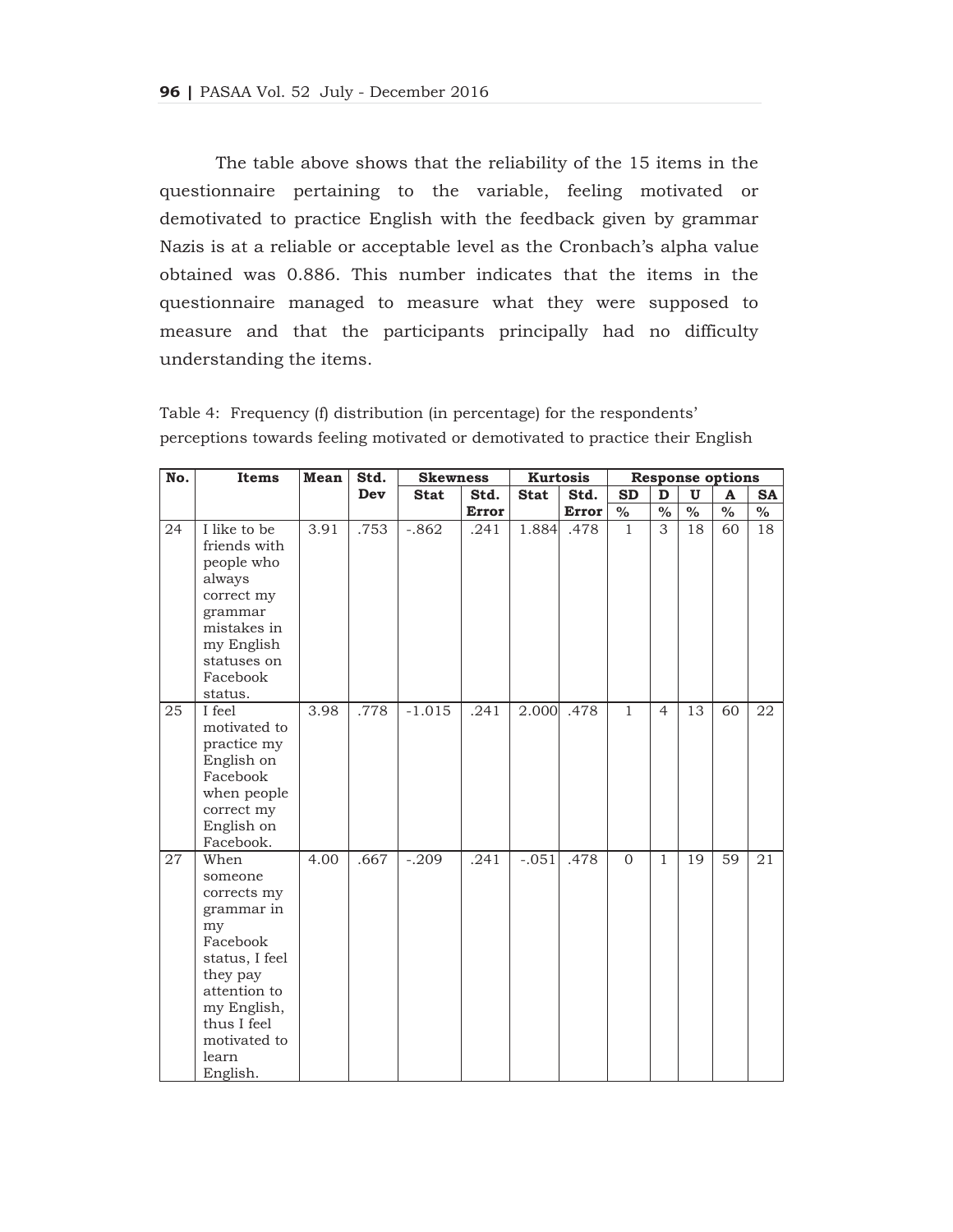| No.             | Items                                                                                                                                                             | Mean | Std. | <b>Skewness</b> |              |             | <b>Kurtosis</b> | <b>Response options</b>  |                |                 |                          |                          |  |
|-----------------|-------------------------------------------------------------------------------------------------------------------------------------------------------------------|------|------|-----------------|--------------|-------------|-----------------|--------------------------|----------------|-----------------|--------------------------|--------------------------|--|
|                 |                                                                                                                                                                   |      | Dev  | <b>Stat</b>     | Std.         | <b>Stat</b> | Std.            | <b>SD</b>                | D              | $\mathbf{U}$    | $\mathbf{A}$             | <b>SA</b>                |  |
|                 |                                                                                                                                                                   |      |      |                 | <b>Error</b> |             | <b>Error</b>    | $\overline{\frac{0}{0}}$ | $\frac{0}{6}$  | $\frac{0}{6}$   | $\overline{\frac{0}{0}}$ | $\overline{\frac{0}{0}}$ |  |
| 28              | I feel happy<br>when I can<br>learn more<br>about<br>grammar<br>after<br>someone<br>corrects my<br>mistake in<br>my English<br>status on<br>Facebook.             | 3.94 | .750 | $-0.342$        | .241         | $-122$      | .478            | $\Omega$                 | 3              | 22              | 53                       | 22                       |  |
| $\overline{35}$ | As a non-<br>native<br>speaker of<br>English,<br>making<br>grammar<br>mistakes in<br>updating<br>statuses in<br>English on<br>Facebook is<br>part of<br>learning. | 4.08 | .677 | $-0.496$        | .241         | .641        | .478            | $\overline{0}$           | $\overline{2}$ | $\overline{13}$ | $\overline{60}$          | $\overline{25}$          |  |
| 36              | I feel<br>motivated to<br>check and<br>study about<br>grammar<br>when people<br>correct my<br>grammar<br>mistakes in<br>my English<br>statuses on<br>Facebook.    | 3.99 | .674 | $-.190$         | .241         | $-.144$     | .478            | $\Omega$                 | $\mathbf{1}$   | 20              | 58<br>$N = 100$          | 21                       |  |

Based on Table 4 above, basically, the values of skewness and kurtosis for the evaluation of the normality or abnormality of the data distribution for the variable studied (perception towards feeling motivated or demotivated to practice English) revealed acceptable values (Skewness: -.190 to -1.015 and Kurtosis: -.051 to 2.000) as the recommended values are within the range of -2 to 2. It was also discovered that only a very small number of respondents who disagreed with item 24, 25, 27, 28, 35 and 36, while the percentages of those who were uncertain (undecided) about their views towards these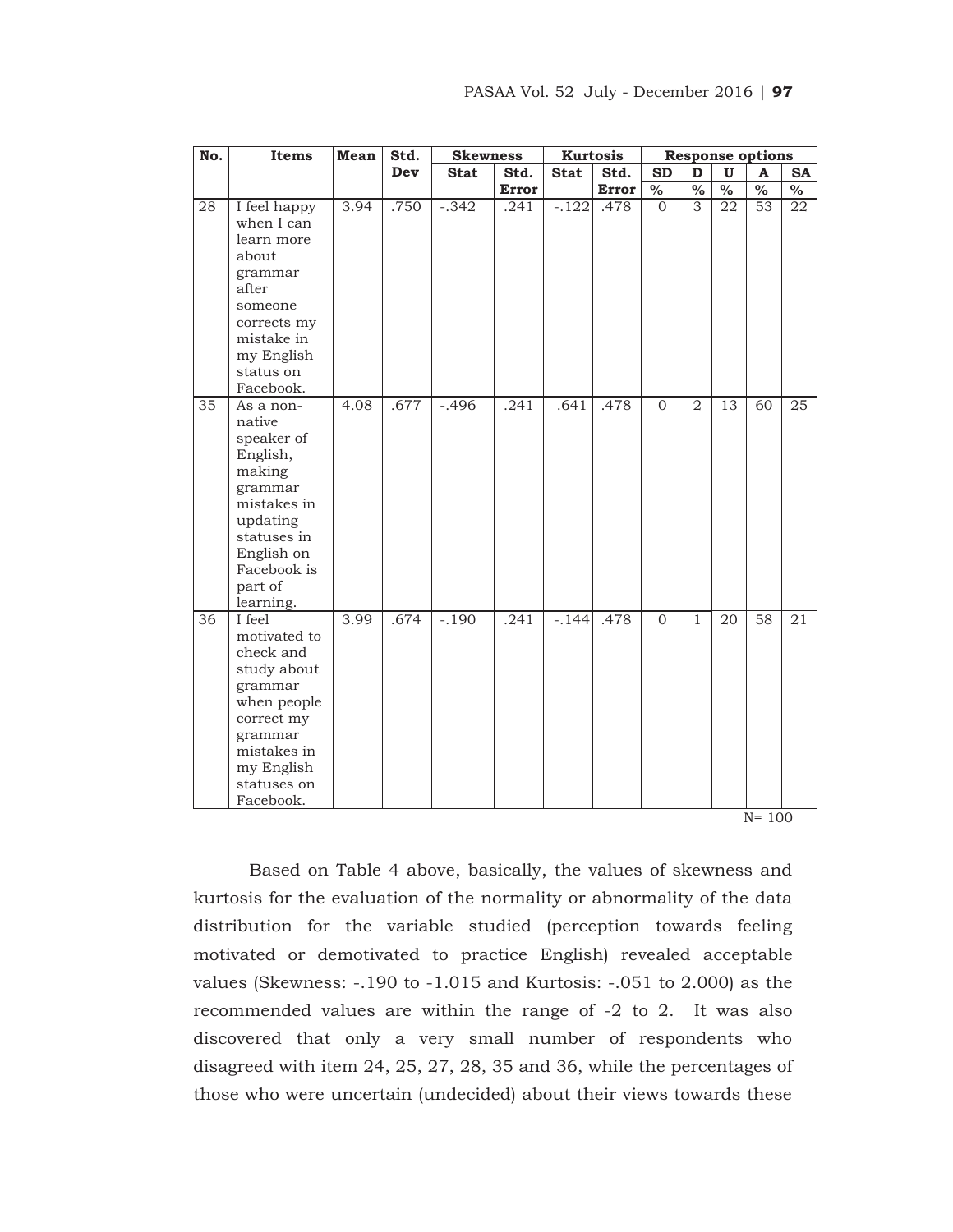items were between 13% to 22%. Item 24 indicates that the respondents in majority, 78% (mean= 3.91, SD= .753) welcomed the role as grammar Nazis played by Facebook users and did not dislike being friends with them as they agreed (60%) and strongly agreed (18%) with the item. Next, the results for item 25 clearly revealed that more than half of the total participants, 60% selected the response option, "agree", while 22% of them chose to strongly agree with the statement ("I feel motivated to practice my English on Facebook when people correct my English on Facebook"). This seems to imply that the participants perceived being corrected by other Facebook users as a positive effort made by them and that this could be a source of motivation for more English practices using such a networking site. Again, 60% (mean= 4.08, SD= .677) of the respondents decided to agree with item 35 which this indicates that the participants in majority believed that making grammatical errors in using English on Facebook is normal for non-native speakers of this language. Besides, most of the respondents claimed that they felt delighted when they could learn more about grammar after someone corrected their mistake in their English statuses on Facebook as 75% (mean= 3.94, SD= .750) which shows their positive opinion towards people who gave them corrective feedback.

A total of 80% (59% + 21%) for the response options, "agree" and "strongly agree" was discovered to belong to item 27. This huge number of participants obviously had a positive view towards grammar Nazis who corrected their grammar on Facebook as they had the idea that these language correctors were concerned about their English that this could be a motivational drive for them to learn English. As for item 36 ("I feel motivated to check and study about grammar when people correct my grammar mistakes in my English statuses on Facebook"), its combined percentage for the percentages of the response options, "agree" (58%) and "strongly agree" (21%) was only 1% less than that of item 27. This clearly shows that most of the respondents felt motivated to check and study about grammar perhaps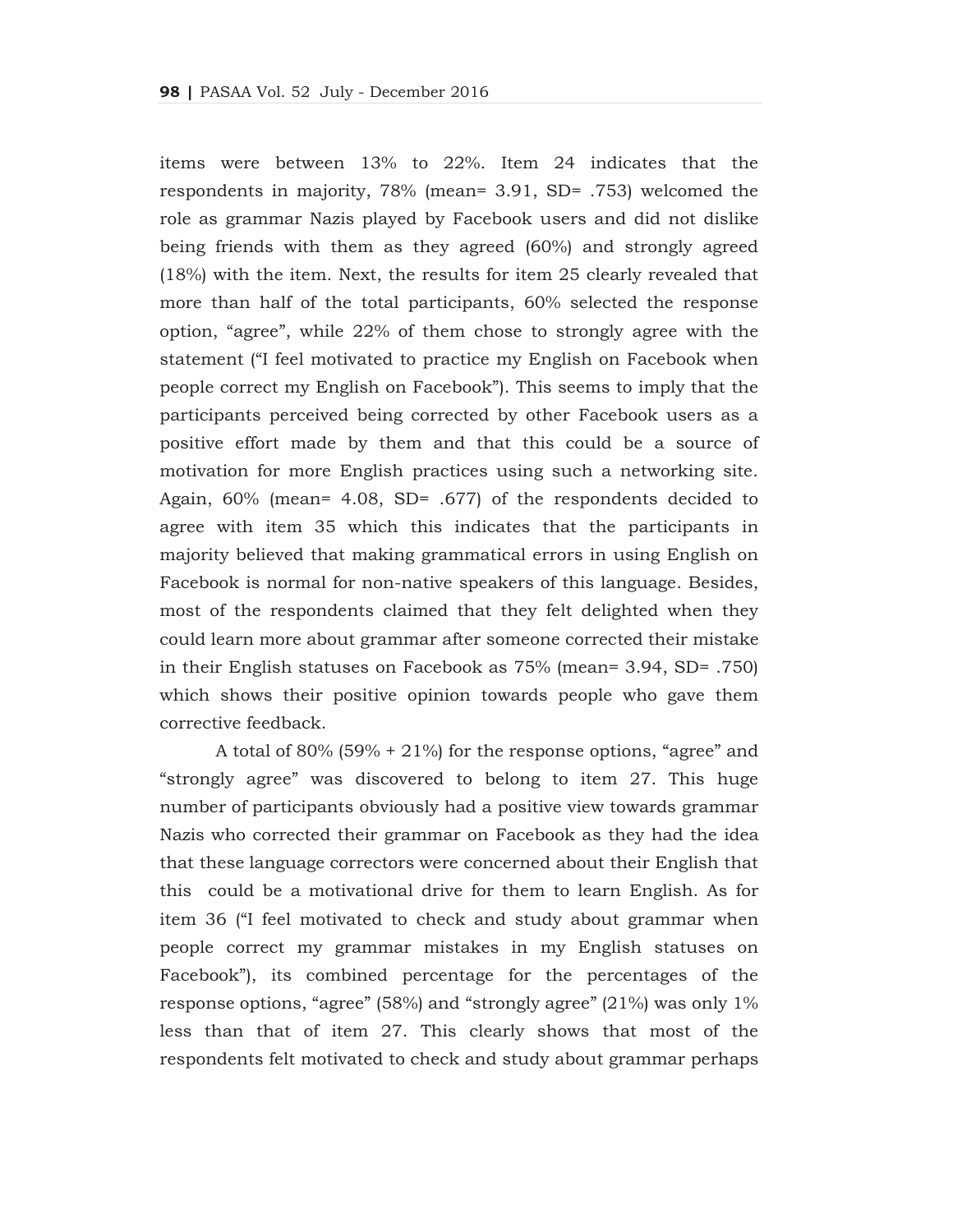as a result of having people who observed their grammar usage on Facebook.

# **Discussion and Conclusion**

Based on the data collected, it is obvious that learning English grammar on social networking site, Facebook through the reaction given by other Facebook users with respect to the use of English in updating statuses, is seen as a positive action that can contribute to generating motivation in the learners in their attempts to improve their English. Instead of feeling humiliated by the corrections made about their English usage, the respondents mostly prefer to welcome comprehensive explanations of grammar rules and think that explanations of the rules should be made public for other Facebook users to view which this indicates the participants have very high confidence in themselves and value knowledge sharing. The findings indicated a welcoming response of the respondents towards utilizing Facebook for grammar learning as they in majority are positive about having their grammatical errors in writing statuses in English visible to other Facebook users and being corrected for their grammatical errors even to the extent that the corrections are made public, since they consider these as part of learning the language.

Also, the role of grammar Nazis in correcting people's grammatical errors is not perceived negatively by most of the respondents. However, in terms of the role of feedback in generating language learning like grammar learning, this can be subjected to disputes. For instance, the autonomous induction theory of Carroll (2001) suggests that feedback can only contribute to language acquisition if learners recognize the corrective intentions of the feedback. As most of the respondents have a positive view towards the grammar Nazis who are perceived to be the ones who are concerned about other people's language acquisition for the benefits of the learners, the respondents perhaps view corrections performed by grammar Nazis for their grammatical errors are generated from good intentions.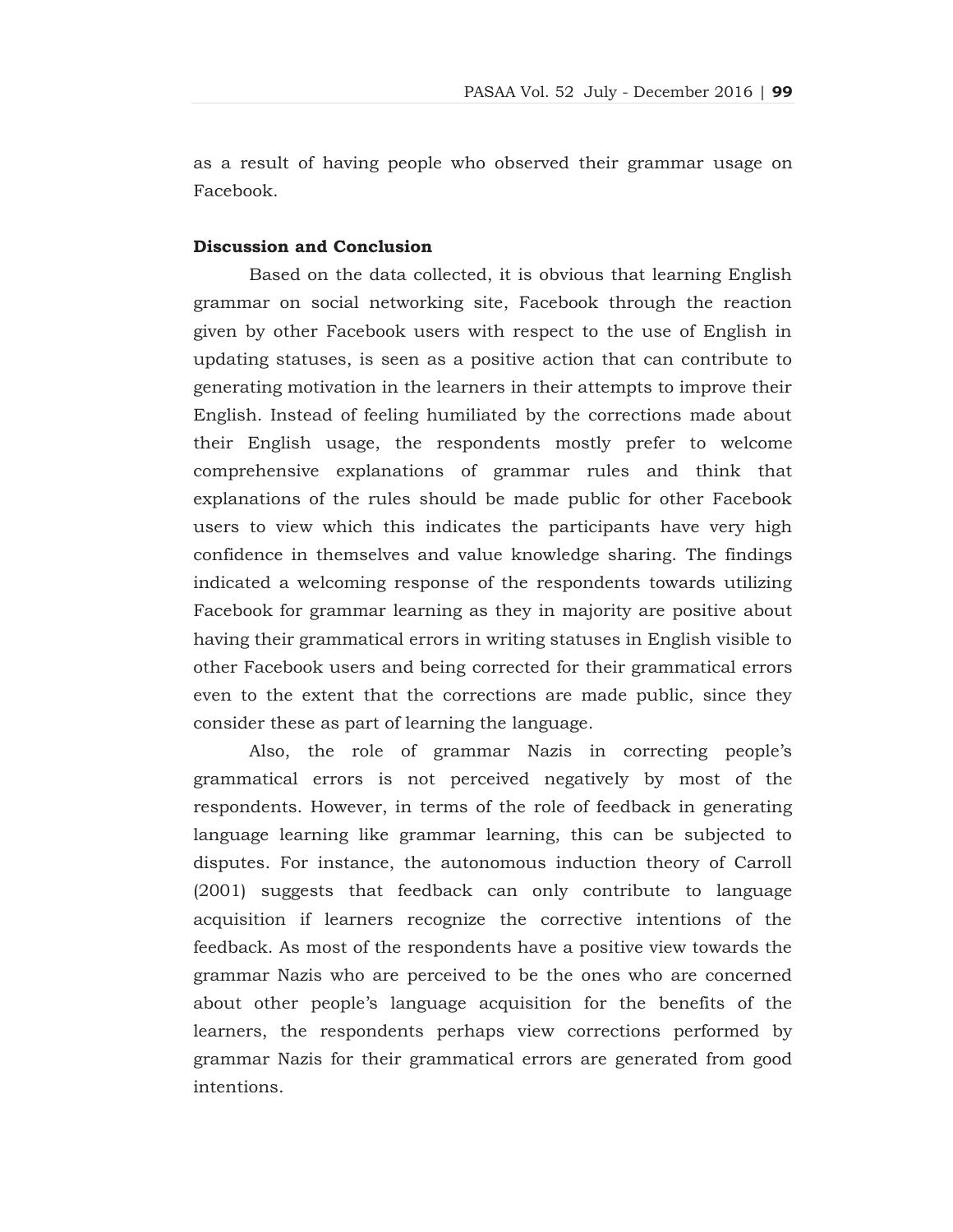As the majority of the respondents of the present study believe that Facebook users should help each other in learning grammar through this social networking site, obviously they have a positive perception towards the roles of grammar Nazis in sharing and supplying grammar knowledge by providing corrective feedback for grammatical errors committed in updating English statuses. The respondents of the present study mostly view positively the function of Facebook as a tool for generating grammar learning as they admit that this social networking site offers the opportunity to Facebook users to correct someone's grammatical errors in their English statuses on Facebook, which this indicates a collaborative learning of grammar can be promoted probably through the functions of Facebook such as comment box, emoticons and so on. These ideas can be related to the study conducted by Suthiwartnarueput and Wasanasomsithi (2012). In the study conducted by these two researchers on 83 first-year undergraduate students in Thailand, the researchers, discovered that Facebook managed to improve their grammatical knowledge via the communicative functions of this site as they mention, "Based on the results of the present study, the enhancement of the students grammatical and writing competence resulted from various functions of Facebook that allow the students to discuss, negotiate, collaborate, and share their thoughts with the teacher, their friends, or even other Facebook users" (p. 208).

Apart from admitting that Facebook can generate a grammar discussion among its users, the respondents in majority consider this to be interesting which indicates their acknowledgment of this social networking site's potential to promote collaborative learning of English grammar as compared to autonomous learning. Besides, the respondent mostly believe that learning grammar on Facebook can give a different experience which is a challenging one with respect to this social networking site makes the English statuses posted visible for the users' friends to view and give corrective feedback if there are grammatical errors in the statuses detected.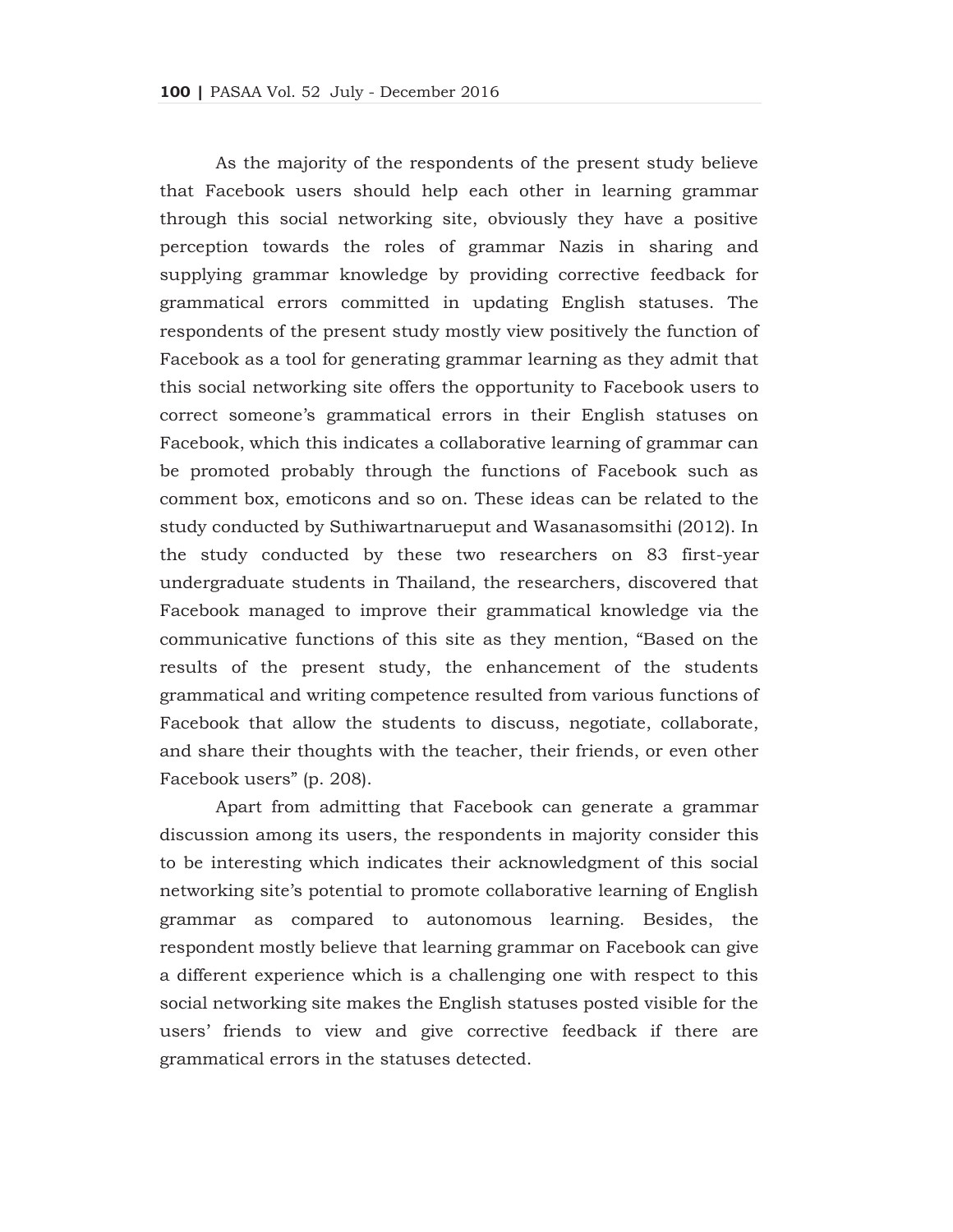In highlighting the vitality of grammar, Azar (2007) asserts that without grammar in language, speakers would simply have individual words or sounds, pictures and gestures to convey meanings. It was discovered in her studies that the Generation 1.5 students who possessed poor knowledge of grammar faced problems in academic writing despite being fluent in speaking and listening. Thus, grammar learning should be encouraged in any possible settings available such as virtual ones like Facebook due to the fact that grammar knowledge is crucial in language acquisition. In addition, according to Oxford (2011), grammar learning strategies are not as extensively researched as the strategies of learning other language components. Grammar learning strategies in reality have received the least interest and concern in the field of L2 learning strategies. Therefore, the present study can perhaps supply some information with respect to the utilization of a social networking site, Facebook as a platform and one of the strategies in learning English grammar.

### **The Authors**

Noraziah Mohd Amin is an English lecturer from Academy of Language Studies, Universiti Teknologi MARA (UiTM), Penang. She has a Bachelor's degree in English Language and Literature and a Master's degree in Applied Linguistics. She has been teaching for more than eight years and her field of expertise is Applied Linguistics, specifically vocabulary and language learning. She is an active writer who frequently contributes her creative and academic writings to local magazines and journals.

Noor Azam Abdul Rahman is the Head Department of Languages and Social Science, Universiti Tenaga Nasional (UNITEN), Putrajaya Campus, Malaysia. He finished his Bachelor's degree in Malay Language and his Master's degree in Malay Language (Semantics), both from University of Malaya. He has been an academic for almost 15 years and his research areas are Social Sciences, education (teaching and learning) and Malay language.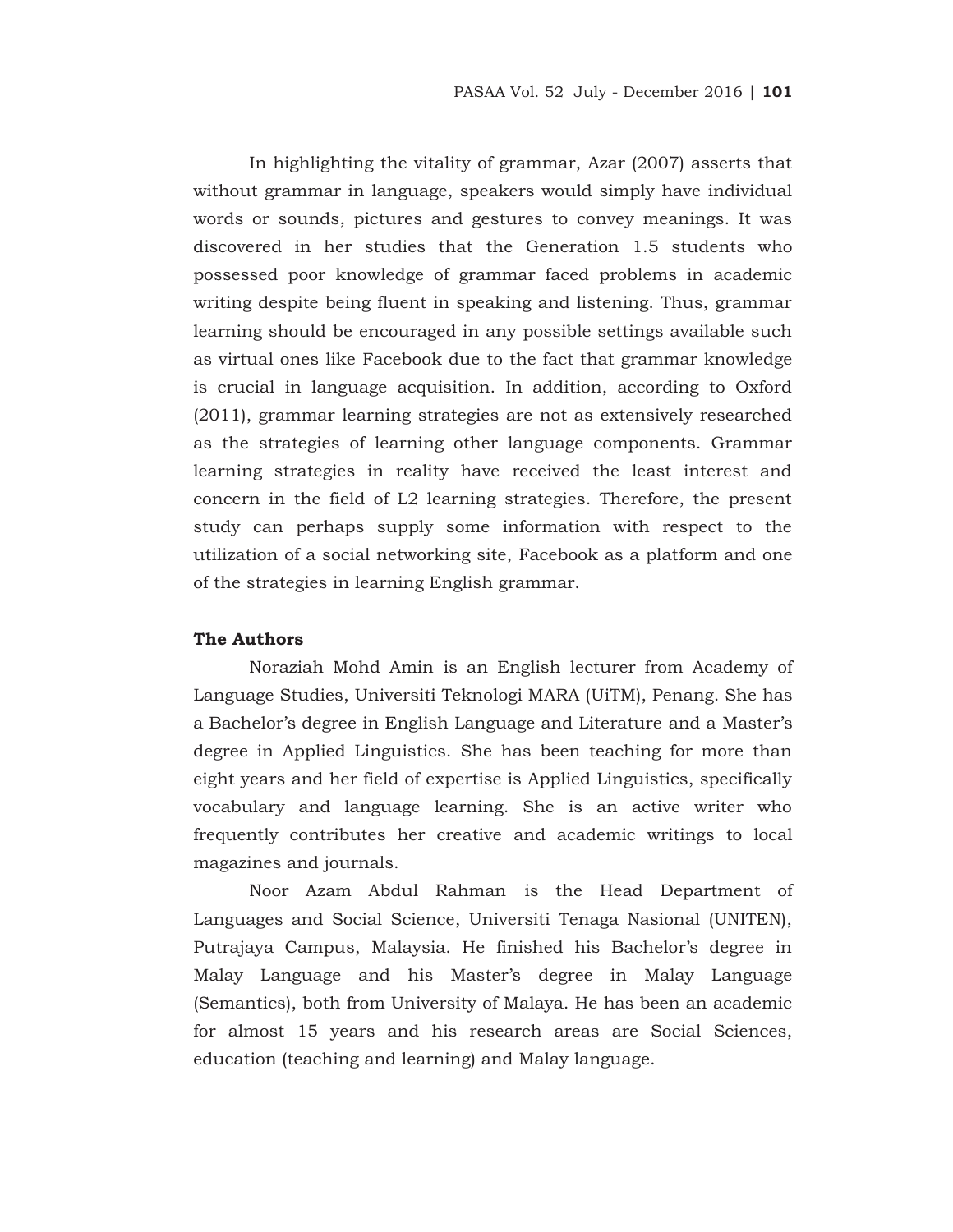Mohamad-Noor Sharipudin is a lecturer at Universiti Utara Malaysia from the School of Multimedia Technology and Communication. He obtained his BA in Communication from Universiti Putra Malaysia and graduated from the same university with an MA in Corporate Communication. At the moment, he is completing his Ph.D. at Victoria University of Wellington, New Zealand. His research interests are social sponsorship, branding, consumer behaviour, social media.

Mohd Saifulnizam Abu Bakar was educated at the University of Reading, U. K. He is currently a Computer Science lecturer at Universiti Teknologi MARA (UiTM), Penang and also a Coordinator of Integrated Information System Unit. Mr. Saiful is actively involved in researching and lecturing in computer systems, application and ecommerce. He has published two books and more than 10 manuals.

#### **References**

- Azar, B. (2007). *Grammar-based teaching: A practitioner's perspective*. TESL-EJ, 11(2), 1–12. Available at: http://www.teslej.org/ej42/a1.pdf
- Barker, M. S., Barker, D. I., Bormann, N. F., & Neher, K. E. (2013). Social media marketing: A strategic *approach*. United States: South-Western, Cengage Learning.
- Bernstein, D. A., Penner, L. A., Clarke-Stewart, A., & Roy, E. J. (2006). *Psychology* (7th ed). New York, Amerika: Houghton Mifflin Company.
- Brown, H. D. 2000. *Principles of language learning and teaching* (4th ed). New York: Pearson Education.
- Caers, R., De Feyter, T. D., De Couck, M., Stough, T., Vigna, C., & Du Bois, C. (Sept 11, 2013). *Facebook: A literature review*. Available at: http://nms.sagepub.com/content/15/6/982
- Carroll, S. (2001). *Input and evidence: The raw material of second language acquisition*. Amsterdam: Benjamins.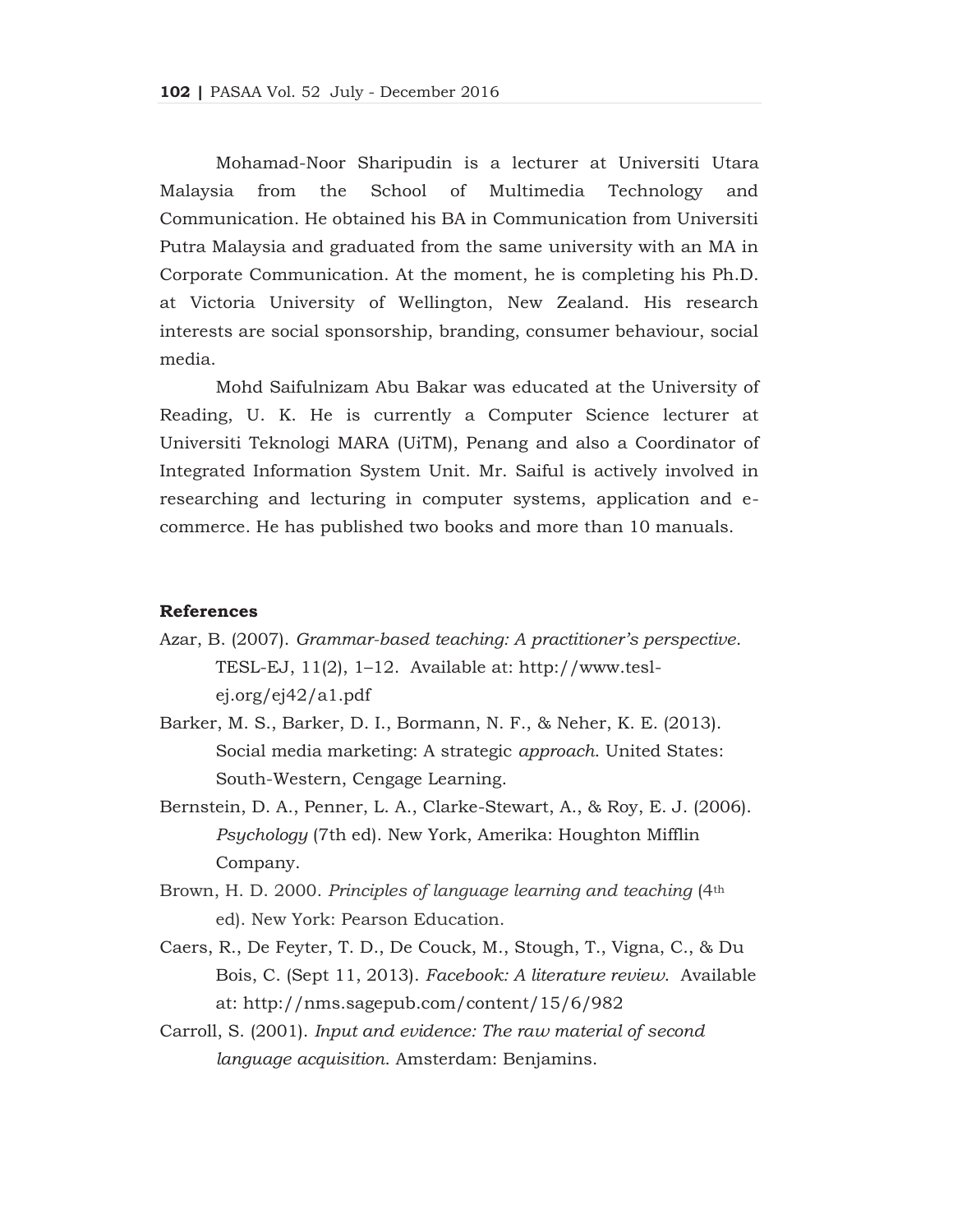- Cook, V. (2001). *Second language learning and teaching*. (3rd ed). London: Arnold.
- D'Onofrio, R. (2013). *2013 Year in Review*. Retrieved June 3, 2014, from

 https://newsroom.fb.com/news/2013/12/2013-year-in-review/ *Facebook Newsroom- Stats*. (n.d). Available at:

http://newsroom.fb.company-info/

- Gardner, H., & Lambert, W. (1972). *Attitudes and motivation in second language learning*. Boston, MA: Heinle & Heinle/Newbury House.
- Noor, I., & Azaham, M. (2000). *The Malays par excellence…warts and all: An introspection*. Selangor: Pelanduk Publications (M) Sdn. Bhd.
- Kabilan, M. K., Ahmad, N., & Zainol Abidin, M. J. (2010). Facebook: An online environment for learning English in institutions of higher education. *The Internet and Higher Education*. Available at: http://teslcanadajournal.ca/index.php/tesl/article/viewFile/11 75/995
- Nelson, E. (April 9, 2014). '*Grammar Nazi' a deplorable term*. Available at: http://www.suunews.com/news/2014/apr/09/grammarnazi-deplorable-term/
- Oxford, R. L. (2011). *Teaching and researching language learning strategies*. Great Britain: Pearson Education Limited.
- Russell, V. (2009). Corrective feedback, over a decade of research since Lyster and Ranta (1997): Where do we stand today? *Electronic Journal of Foreign Language Teaching 2009*, Vol. 6, No. 1, pp. 21–31 © Centre for Language Studies National University of Singapore. Available at: http://e-

flt.nus.edu.sg/v6n12009/russell.pdf

- Scovel, T. (2001). *Learning new languages: A guide to second language acquisition*. Boston: Heinle & Heinle.
- Suthiwartnarueput, T., & Wasanasomsithi, P. (2012). Effects of Using Facebook as a Medium for Discussions of English Grammar and Writing of Low-Intermediate EFL Students. *Electronic Journal of*